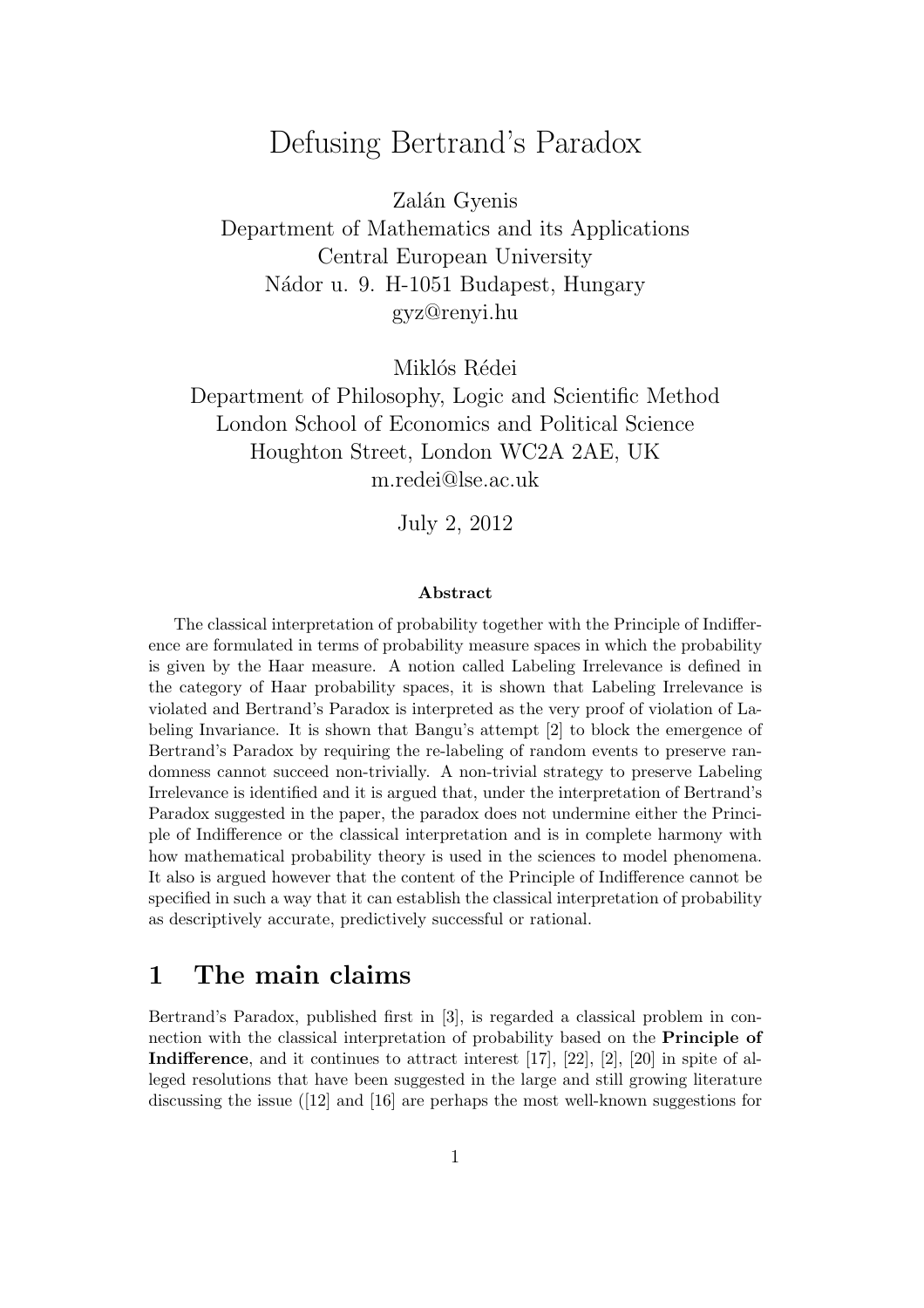resolutions; the Appendix in [16] contains a brief summary of a number of typical views of the Paradox).

It is not the aim of this paper to offer yet another "resolution" or criticize the ones available; rather, we suggest a new interpretation of Bertrand's Paradox and analyze its relation to the classical interpretation of probability. The interpretation proposed here should make clear that Bertrand's Paradox cannot be "resolved" – not because it is an unresolvable, genuine paradox but because there is nothing to be resolved: the "paradox" simply states a provable, non-trivial mathematical fact, a fact which is perfectly in line both with the correct intuition about how probability theory should be used to model phenomena and with how probability theory is in fact applied in the sciences.

The key idea of the interpretation to be developed here is that the category of probability measure spaces with an infinite set of random events for which a classical interpretation of probability based on the Principle of Indifference can be meaningfully formulated is the one in which the set  $X$  of elementary events is a compact topological group, the Boolean algebra  $S$  representing the set of random events is the set of Borel subsets of X and the probability measure  $p<sub>H</sub>$  is the (normalized) Haar measure on  $S$ . After stating the **General Classical Interpretation** in terms of the probability measure space  $(X, \mathcal{S}, p_H)$  together with the **Principle** of Indifference, we will define a notion called Labeling Irrelevance in this category of measure spaces: Labeling Irrelevance expresses the intuition that the specific way the random events are named is irrelevant from the perspective of the value of their probability understood according to the classical interpretation. It will be shown that **Labeling Irrelevance** does not hold in this category of probability measure spaces and we interpret Bertrand's Paradox as stating this provable mathematical fact.

This interpretation makes it possible to formulate precisely the extra condition on re-labelings that ensures that re-labelings do preserve the probabilities of events; the condition is an expression of the demand that re-labelings do not affect our epistemic status about the elementary events. We also will show that the recent attempt by Bangu [2] to block the emergence of Bertrand's Paradox by requiring re-labelings to preserve randomness cannot succeed non-trivially.

The interpretation will also make it clear that Bertrand's Paradox does not affect the **Principle of Indifference** and does *not*, in and by itself, undermine the classical interpretation of probability – the classical interpretation, the **Principle** of Indifference and Labeling Irrelevance are independent ideas. This is not to say that the classical interpretation is maintainable however; the main problem with it is that it gives the impression that it is possible to infer empirically correct probabilities from an abstract principle stating some sort of epistemic neutrality. It would be a mystery if this were possible, but we will argue in the final section that this is not possible and does not in fact happen in applications of probability theory.

## 2 The elementary classical interpretation of probability

Betrand's Paradox appeared at a time when probability theory had already progressed from the purely combinatorial phase involving only a finite number of random events to the period when it got intertwined with calculus. This development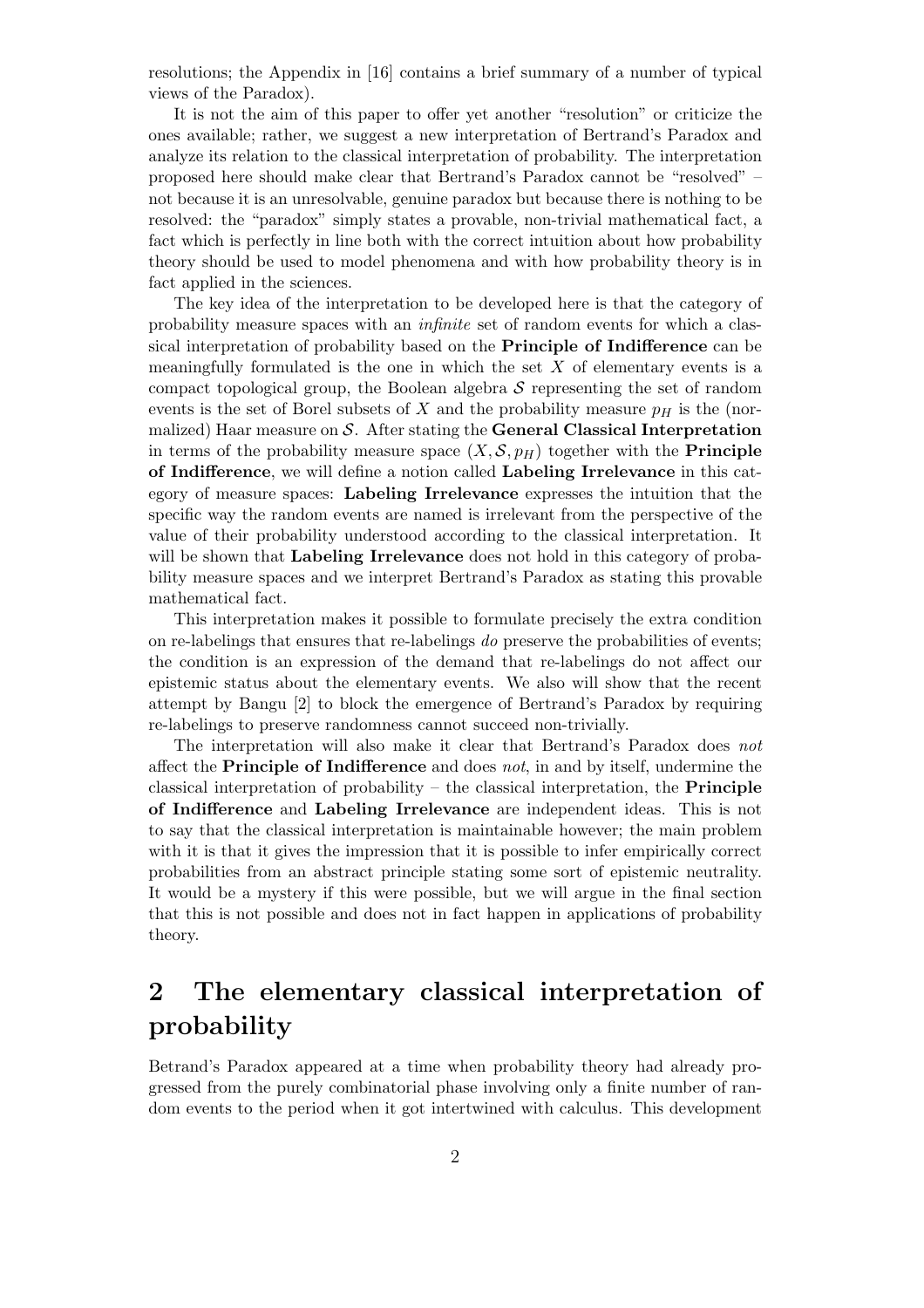began in the early 18th century with the appearance of limit theorems (theorem of large numbers, Bernoulli 1713, and central limit theorem, de Moivre 1733, [8]); yet, by the late 19th century the theory had not yet reached the maturity that would have made the mathematical foundations of the theory clear and transparent. This was clearly recognized by Hilbert, who, in his famous lecture in Paris in 1900, mentioned the need of establishing probability theory axiomatically as one of the important open problems (Hilbert's 6th problem [27], [26][p. 32-36]). Hilbert's call was answered only in 1933, when Kolmogorov firmly anchored probability theory within measure theory [13]. (See [7] for the history of some of the major steps leading to the Kolmogorovian axioms.)

In the measure theoretic approach probability theory is a triplet  $(X, \mathcal{S}, p)$ , where X is the set of elementary random events,  $\mathcal S$  (the set of general random events) is a Boolean  $\sigma$  algebra of certain subsets of X and p (the probability) is a countably additive measure from  $\mathcal S$  into the unit interval [0, 1]. Typically, one also needs random variables to describe certain features of the phenomenon to be described probabilistically: A (real valued) random variable f is a measurable function f from  $X$  into the set of real numbers  $\mathbb{R}$ ; measurability being the requirement that the inverse image  $f^{-1}(d)$  of any Borel set d in R belongs to S. The measurability requirement entails that the distribution of a random variable  $d \mapsto p(f^{-1}(d))$  is well-defined, the distribution of f is in fact the probability measure  $p \circ f^{-1}$  on  $\mathcal{B}(\mathbb{R})$  defined as  $(p \circ f^{-1})(d) = p(f^{-1}(d))$  for all Borel sets  $d \in \mathcal{B}(\mathbb{R})$ . The number  $p(f^{-1}(d))$  is the probability that f takes its value in d. Note that the events also can be regarded as random variables: an element  $A$  in  $S$  can be identified with the characteristic (also called: indicator) function  $\chi_A$  of the set A (see e.g. [19] for the mathematical notions of measure theoretic probability).

The significance of probability theory being part of measure theory is that foundational-conceptual problems of probability theory, such as Bertrand's Paradox, can best be analyzed in terms of measure theoretic concepts. With few exceptions, the papers on Bertrand's Paradox typically do not aim at providing an analysis on this level of abstraction however, and, as a result, the precise nature of the paradox remains less clear than it should be. One such exception is Shackel's paper [22], which raises the issue of "Getting the level of abstraction right" [22][p. 156] explicitly. But the level of abstraction suggested by Shackel is a bit too high. To see why, we recall first the classical interpretation of probability together with the Principle of Indifference in measure theoretic terms.

The elementary version of the classical interpretation of probability concerns the probability space  $(X_n, \mathcal{P}(X_n), p_u)$ , where  $X_n$  is a finite set containing n number of random events and the full power set  $\mathcal{P}(X_n)$  of  $X_n$  represents the set of all events. The probability measure  $p_u$  is determined by the requirement that the probability  $p_u(A)$  be equal to the ratio of the "number of favorable cases to the number of all cases":

$$
p_u(A) = \frac{\text{number of elements in the set } \{x_i : x_i \in A\}}{n} \tag{1}
$$

This is equivalent to saying that  $p_u$  is the probability measure that is uniform on the set of elementary events. While it is not always stated and emphasized explicitly, it also is part of the classical interpretation what we call here the Interpretive Link: that the numbers  $p_u(A)$  are related to something non-mathematical. Without such an interpretive link, the classical interpretation is not an interpretation of probability at all: the numbers  $p_u(A)$  defined by (1) are just pure, simple mathematical relations. There are two standard Interpretive Links: The Frequency Link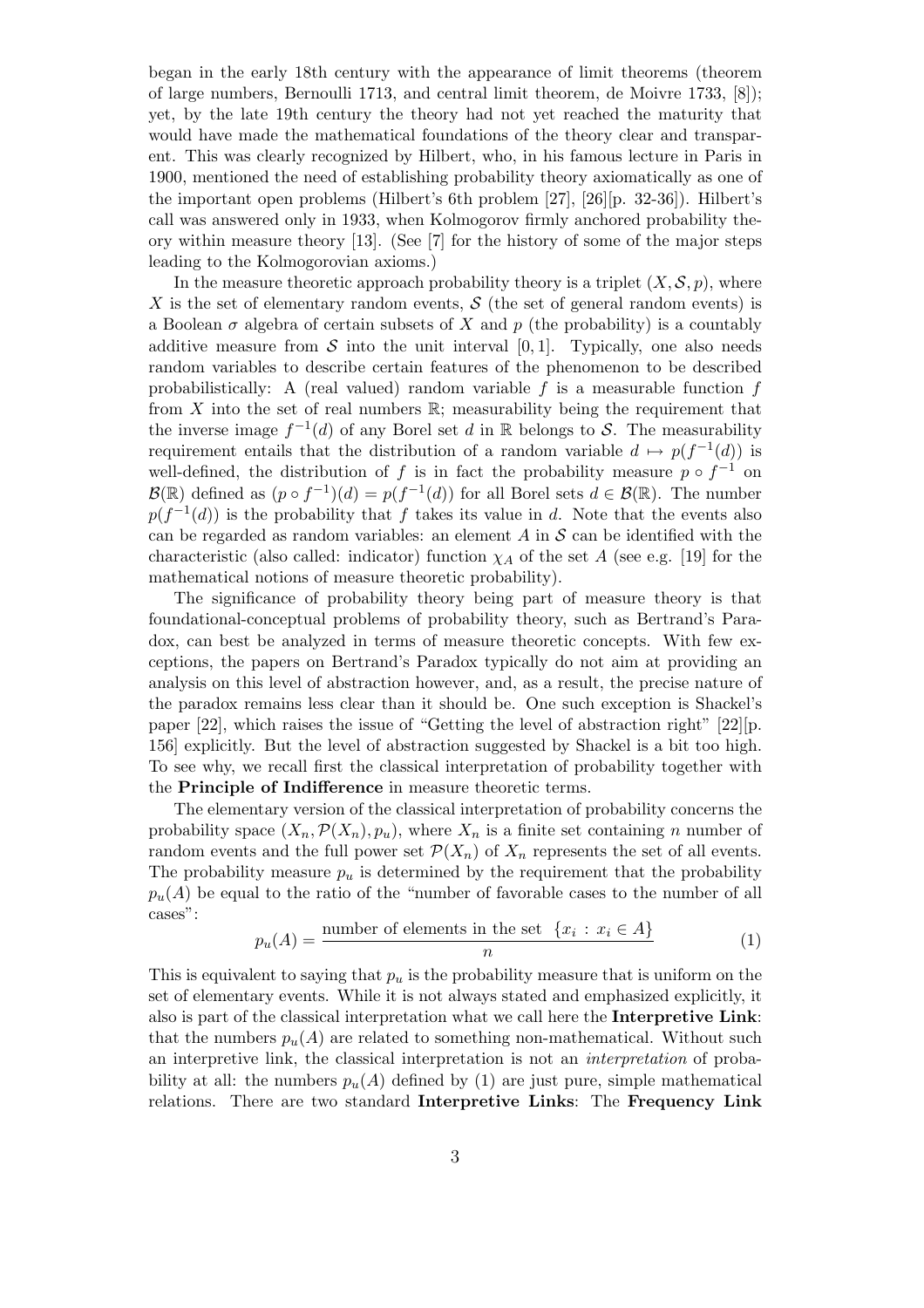and the Degree of Belief Link. We formulate here the first only, the latter will be discussed briefly in section 7. Thus we have the following specification of the classical interpretation:

Elementary Classical Interpretation: In case of a finite number of elementary events the probabilities of events are given by the measure  $p_u$  that is uniform on the set of elementary events and (Frequency Link:) the numbers  $p_u(A)$  will be (approximately) equal to the relative frequency of A occurring in a series of trials producing elementary random events from  $X_n$ .

Notice the future tense in the above formulation: it is this reference for future random trials that distinguishes the classical interpretation (with the Frequency Link) from the frequency interpretation, in which the ensemble of elementary random events determining A's relative frequency must be specified before one can talk about probabilities (cf. [25][p. 24]).

The classical interpretation so formulated is not maintainable however: simple examples (such as throwing a loaded die) show that it is only under special circumstances that  $p_u(A)$  is indicative of the frequencies with which A will occur in trials. This is what the Principle of Indifference is supposed to express. To state this principle we reformulate first the condition (1). Let  $\Pi_n$  be the group of permutations of the *n* element set  $\{1, 2, \ldots n\}$  and  $\pi \in \Pi_n$  be a permutation. Then the probability measure  $p_u$  on  $\mathcal{P}(X_n)$  which is uniform on  $X_n$  is determined uniquely by the condition

for every  $\pi \in \Pi_n$  one has:  $p_u({x_i}) = p_u({x_{\pi(i)}})$  for all  $i \in {1, 2, \ldots n}$  (2)

Elementary Principle of Indifference: If the permutation group  $\Pi_n$  expresses epistemic indifference about the elementary random events in  $X_n$ , then the (Elementary) Classical Interpretation is correct.

Thus the (Elementary) Principle of Indifference states that the (elementary version of the) classical interpretation of probability is maintainable only if one is epistemically neutral in some sense about the elementary events. For now, we leave it open how to specify the content of the "epistemic neutrality", we will return to the issue of epistemic neutrality in section 7.

# 3 The general classical interpretation of probability in terms of Haar measures

Bertrand's Paradox is typically regarded as an argument against the universal applicability of the Principle of Indifference: Bertrand's Paradox type arguments are intended to show that applying the Principle of Indifference can lead to assigning different probabilities to the same event. Both the original version of the argument and the numerous simplified versions of it involve an (uncountably) infinite number of elementary random events however. But then it is not obvious at all how one can apply the **Principle of Indifference** because the formulation of it in the previous section looses its meaning if the set of elementary events is not finite: there is no permutation group in the infinite case with respect to which one could require invariance of the measure yielding the "right" probabilities; equivalently: there is no probability measure on an infinite  $S$  that would be uniform on the infinite set  $X$  of elementary events. What is then the **Principle of Indifference** in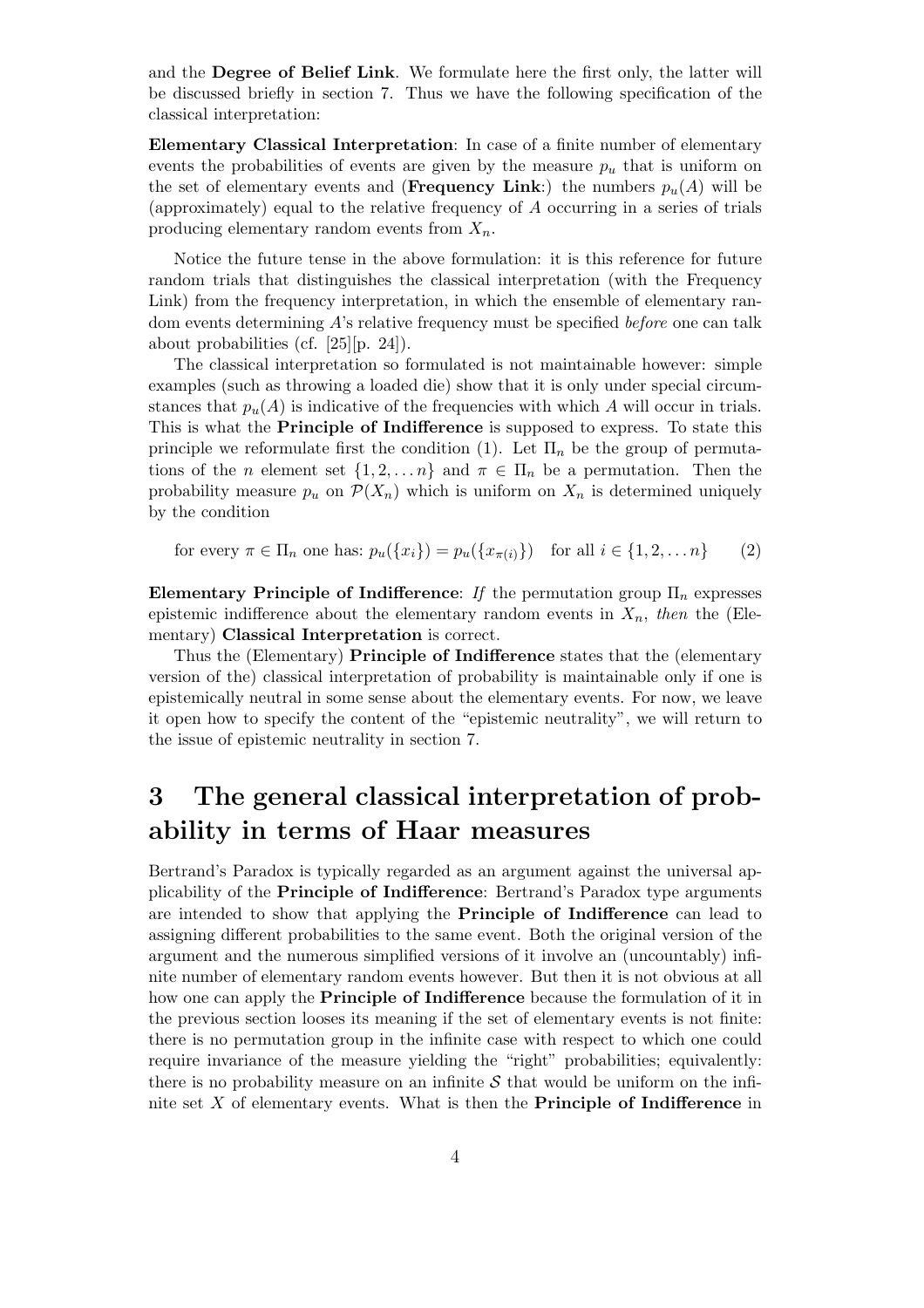connection with such infinite probability spaces? Without answering this question in suitable generality, Bertrand's Paradox cannot be properly discussed in measure theoretic concepts.

Shackel's paper [22], which aims at an analysis of Bertrand's Paradox in abstract measure theoretic terms, realizes the importance of this question but does not offer a convincing specification of the Principle of Indifference: Shackel just assumes a measure  $\mu$  on S and stipulates that the probabilities  $p(A)$  be given by  $\mu$  as  $p(A)$  =  $\mu(A)/\mu(X)$  ("Principle of indifference for continuum sized sets" [22][p. 159]). But there are infinitely many measures  $\mu$  on S that could in principle be taken as ones that define a probability p. Which one should be singled out that yields a p that could in principle be interpreted as expressing epistemic indifference about elements in  $X$ ? This crucial question remains unanswered in [22].

It is clear that without some further structure on an infinite  $X$  it is not possible to single out any probability measure on  $\mathcal S$  and hence it is impossible to formulate an indifference principle on such a measurable space. The formulation of the Elementary Principle of Indifference in terms of the permutation group  $\Pi_n$  gives a hint about what kind of structure is needed in the more general case however: It is a natural idea to try to replace the permutation group  $\Pi_n$  by another group  $\mathcal G$ to be interpreted as expressing epistemic neutrality and hope that the elements g of G determine a function  $\alpha_q: X \to X$  (an action on X) in such a way that if one requires the analogue of (2) by postulating

for all 
$$
g \in \mathcal{G}
$$
:  $p^*(A) = p^*(\alpha_g[A])$  for all  $A \in \mathcal{S}$  (3)

then the above condition (3) determines a unique probability measure  $p^*$  on  $\mathcal{S}$ , just like in the case of a finite number of events. Problem is that for a general measurable space  $(X, \mathcal{S})$  with a continuum sized X there is no guarantee in general that a G exist leading to a  $p^*$  – much less that it leads to a *unique*  $p^*$ . There is however such a guarantee under some additional assumptions: If X itself is a topological group satisfying certain conditions.

If  $X$  is a locally compact abelian topological group, or a not necessarily abelian but compact topological group, then there exists a unique (up to multiplication by a constant) measure (called: the Haar measure)  $p<sub>H</sub>$  on (the Borel sets of) X which is invariant with respect to the group action. Furthermore, if  $X$  is compact then the measure  $p<sub>H</sub>$  is normalized and  $p<sub>H</sub>$  is then a probability measure. (The Appendix collects some elementary facts about the Haar measure; equation (29) in the Appendix formulates the invariance of the Haar measure precisely).

The canonical example of an unbounded Haar measure is the Lebesgue measure on the real line: the Lebesgue measure is the unique measure on the real line that is invariant with respect to the real numbers as an additive group – the group action is the shift on the real line. The same holds for the Lebesgue measure on  $\mathbb{R}^n$ . The normalized restrictions of the Lebesgue measure on  $\mathbb{R}^n$  to bounded, compact subsets of  $\mathbb{R}^n$  are thus distinguished by the feature that they originate from a shift-invariant measure; moreover, the Lebesgue measure on any interval  $[a, b]$  also can be regarded as Haar measure in its own right and the same holds for sets  $\times_i^n[a_i, b_i]$  in  $\mathbb{R}^n$  (cf. Appendix). Both the original Bertrand's Paradox and the simplified versions of it take the normalized restriction of the Lebesgue measure to some bounded, compact sets in  $\mathbb{R}^n$   $(n = 1, 2)$  as the measure that expresses the Principle of Indifference. This amounts to interpreting (more or less tacitly) the group that generates the Lebesgue measure as a symmetry expressing epistemic neutrality about the elementary events.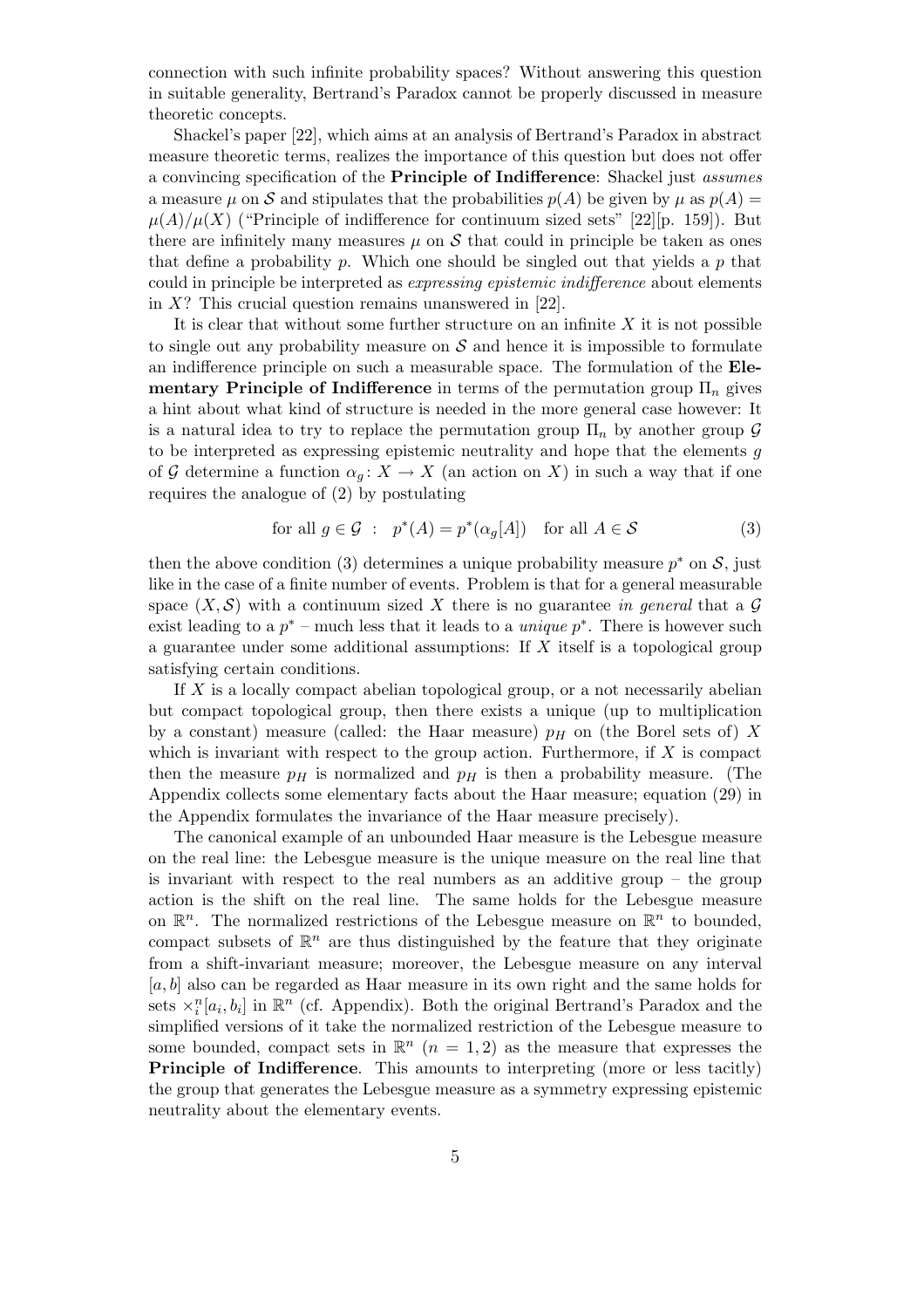Thus in general, the group action on  $X$  determined by  $X$  itself as a group can play the role of the action of the permutation group on  $X_n$ , and the Haar measure  $p_H$  on a compact X is the analogue of the uniform distribution on  $X_n$  if a non-zero uniform distribution on the elements  $X$  does not exist, which is the case if  $X$  is an infinite set. Note that taking the Haar measure as the analogue of the uniform distribution is also justifiable using maximum entropy techniques (see [11]). In what follows,  $(X, \mathcal{S}, p_H)$  stands for a probability measure space in which X is a compact topological group with continuous group action, S is the Borel  $\sigma$  algebra on X and  $p<sub>H</sub>$  is the Haar measure on S. In the terminology of these group and measure theoretic notions the general classical interpretation of probability and the related principle of indifference can be consistently formulated generally as follows:

**General Classical Interpretation:** If X is a compact topological group, then the probabilities of the events are given by the Haar measure  $p<sub>H</sub>$  on (the Borel sets of) X and (Frequency Link:) the numbers  $p_u(A)$  will be (approximately) equal to the relative frequency of  $A$  occurring in a series of trials producing elementary random events from X.

**General Principle of Indifference:** If X is a compact topological group and if the group action expresses epistemological indifference about the elementary random events in X, then the General Classical Interpretation is correct.

## 4 Labeling Irrelevance

Part of the intuition ingrained in the classical interpretation of probability is what can be called Labeling Irrelevance. Intuitively, the Labeling Irrelevance states that from the perspective of the values of the probabilities it does not matter how the events are named: re-naming them should not change their probability. To formulate this idea precisely, we need the notion of re-labeling (re-naming) first: If  $(X, \mathcal{S}, p)$  and  $(X', \mathcal{S}', p'_H)$  are two probability spaces describing the same phenomenon then the map  $h: X \to X'$  is called a re-labeling if it is a bijection between X and X' and both h and its inverse  $h^{-1}$  are measurable, i.e. it holds that

$$
h[A] \in \mathcal{S}' \qquad \text{for all} \quad A \in \mathcal{S} \tag{4}
$$

$$
h^{-1}[B] \in \mathcal{S} \qquad \text{for all} \quad B \in \mathcal{S}' \tag{5}
$$

(Here  $h[A] = \{h(x) : x \in A\}$  and  $h^{-1}[A'] = \{h^{-1}(x') : x' \in A'\}$ .) Note that without the measurability condition required of h it can happen that a general event  $A \in \mathcal{S}$ has probability but its re-named version  $h[A]$  does not – in this case h cannot be called re-naming of random events (and similarly for  $h'$ ).

Labeling Irrelevance is the claim that from the perspective of probabilities (understood in the spirit of the classical interpretation), naming is irrelevant; that is to say, if  $(X, \mathcal{S}, p_H)$  and  $(X', \mathcal{S}', p'_H)$  are two probability spaces and h is a re-labeling between  $X$  and  $X'$  then it holds that

$$
p'_H(h[A]) = p_H(A) \quad \text{for all} \quad A \in \mathcal{S} \tag{6}
$$

$$
p_H(h^{-1}[A']) = p'_H(A') \qquad \text{for all} \quad A' \in \mathcal{S}' \tag{7}
$$

Recall (see e.g. [1][p. 3]) that two probability measure spaces  $(X, \mathcal{S}, p)$  and  $(X', \mathcal{S}', p')$ are called isomorphic if there are sets  $Y \in \mathcal{S}$  and  $Y' \in \mathcal{S}'$  such that  $p(Y) = 0 = p'(Y')$ and there exists a bijection  $f: (X \ Y) \to (X' \ Y')$  such that both f and its inverse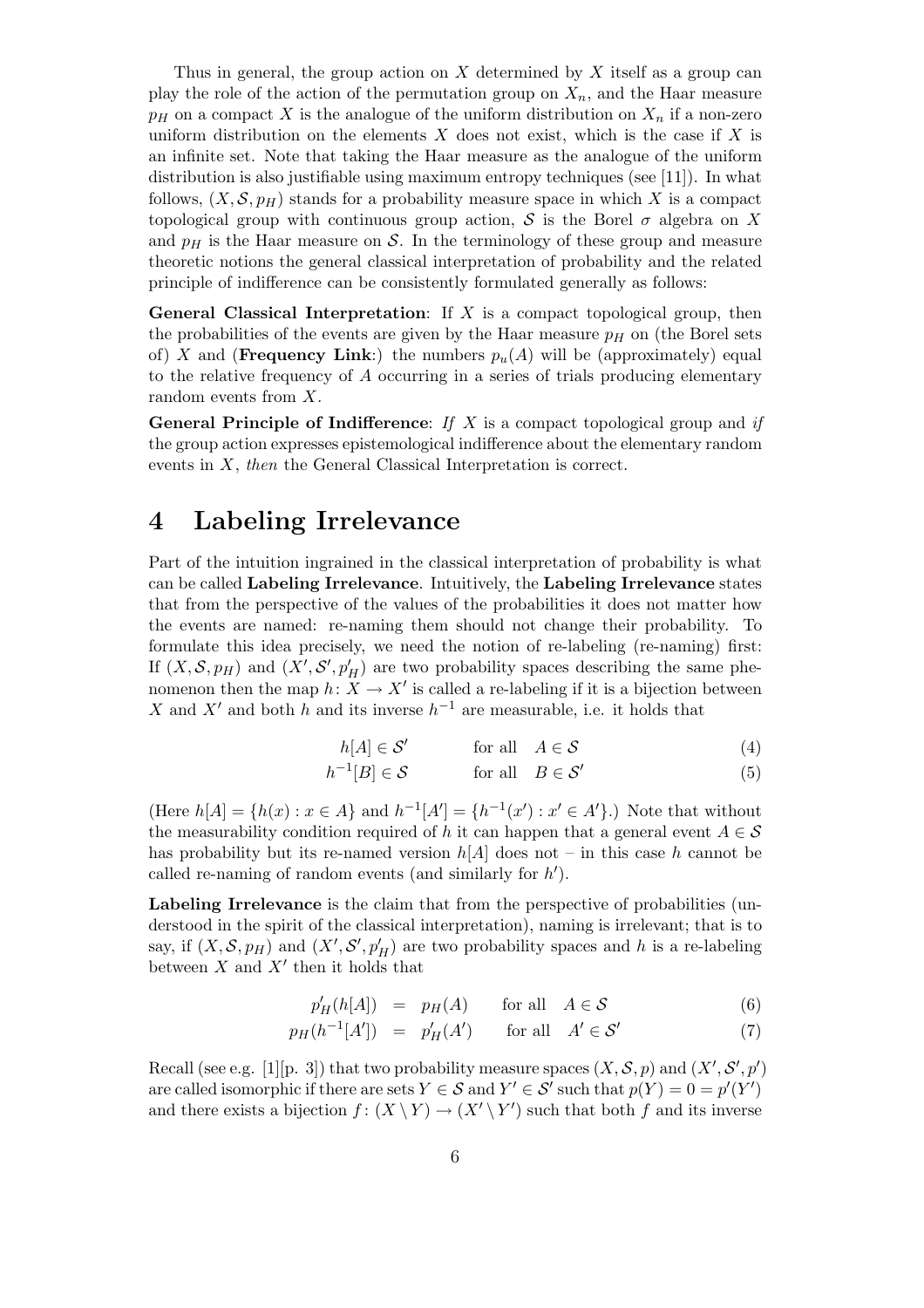$f^{-1}$  are measurable and such that both f and  $f^{-1}$  preserve the measure p and p', respectively; i.e. (8)-(9) below hold:

$$
p'(f[A]) = p(A) \quad \text{for all} \quad A \in \mathcal{S} \tag{8}
$$

$$
p(f^{-1}[A']) = p'(A') \quad \text{for all} \quad A' \in \mathcal{S}' \tag{9}
$$

The function  $f$  is called then an isomorphism between the probability measure spaces. Labeling Irrelevance can therefore be expressed compactly by saying

Labeling Irrelevance: Any re-labeling between probability spaces  $(X, \mathcal{S}, p_H)$  and  $(X', \mathcal{S}', p_H')$  is an isomorphism between these probability spaces.

## 5 General Bertrand's Paradox

Labeling Irrelevance is obviously a very strong claim and Bertrand's paradox can be interpreted as the proof that it cannot be maintained in general (see below). But why would one think that Labeling Irrelevance holds in the first place? The answer is: because Labeling Irrelevance does hold for an *infinite* number of probability spaces: for probability spaces with any finite number elementary events probabilities of which are given by the uniform probability measure. A bijection h between two finite sets  $X_n$  and  $X' = X_m$  of elementary events exists if and only if the sets  $X_n$  and  $X_m$  have the same number of elements,  $n = m$ , and this entails that the two uniform distributions on those equivalent sets will assign the same probability to A and  $h[A]$  (and to A' and  $h^{-1}[A'])$  – no Bertrand's Paradox can arise in this case. Since the intuition about probability theory was shaped historically by situations involving only a finite number of random events, it is not surprising that Labeling Irrelevance became part of the intuition about probability. It turns out however that this intuition is a poor guide if the set of elementary events is not finite: This is precisely what Bertrand's Paradox shows, general form of which is the following statement:

**General Bertrand Paradox**: Let  $(X, \mathcal{S}, p_H)$  and  $(X', \mathcal{S}', p'_H)$  be probability spaces with compact topological groups  $X$  and  $X'$  having an infinite number of elements and  $p_H$ ,  $p'_H$  being the respective Haar measures on the Borel  $\sigma$  algebras  $\mathcal S$  and  $\mathcal{S}'$  of X and X'. Then Labeling Irrelevance does not hold for  $(X, \mathcal{S}, p_H)$  and  $(X',\mathcal{S}',p'_H)$  in the sense that

- either there is no re-labeing between X and  $X'$ ;
- or, if there is a re-labeling between  $X$  and  $X'$ , then there also exists a relabeling that violates Labeling Irrelevance.

The General Bertrand's Paradox is a trivial consequence of the following nontrivial theorem in measure theory:

**Proposition 1** ([24], [21]). If X is an infinite, compact topological group with the Haar measure  $p_H$  on the Borel  $\sigma$  algebra S of X, then there exists an autohomeomorphism  $\theta$  of X and an open set E in S such that  $p_H(\theta[E]) \neq p_H(E)$ .

By definition an autohomeomorphism  $\theta$  of X is a bijection from X into X such that both  $\theta$  and its inverse  $\theta^{-1}$  are continuous. Since continuous functions are Borel measurable, an autohomeomorphism is a re-labeling: a re-labeling of  $X$  in terms of its own elements. Assume now that  $(X, \mathcal{S}, p_H)$  and  $(X', \mathcal{S}', p'_H)$  are two probability spaces with infinite, compact topological groups X and X' and Haar measures  $p_H$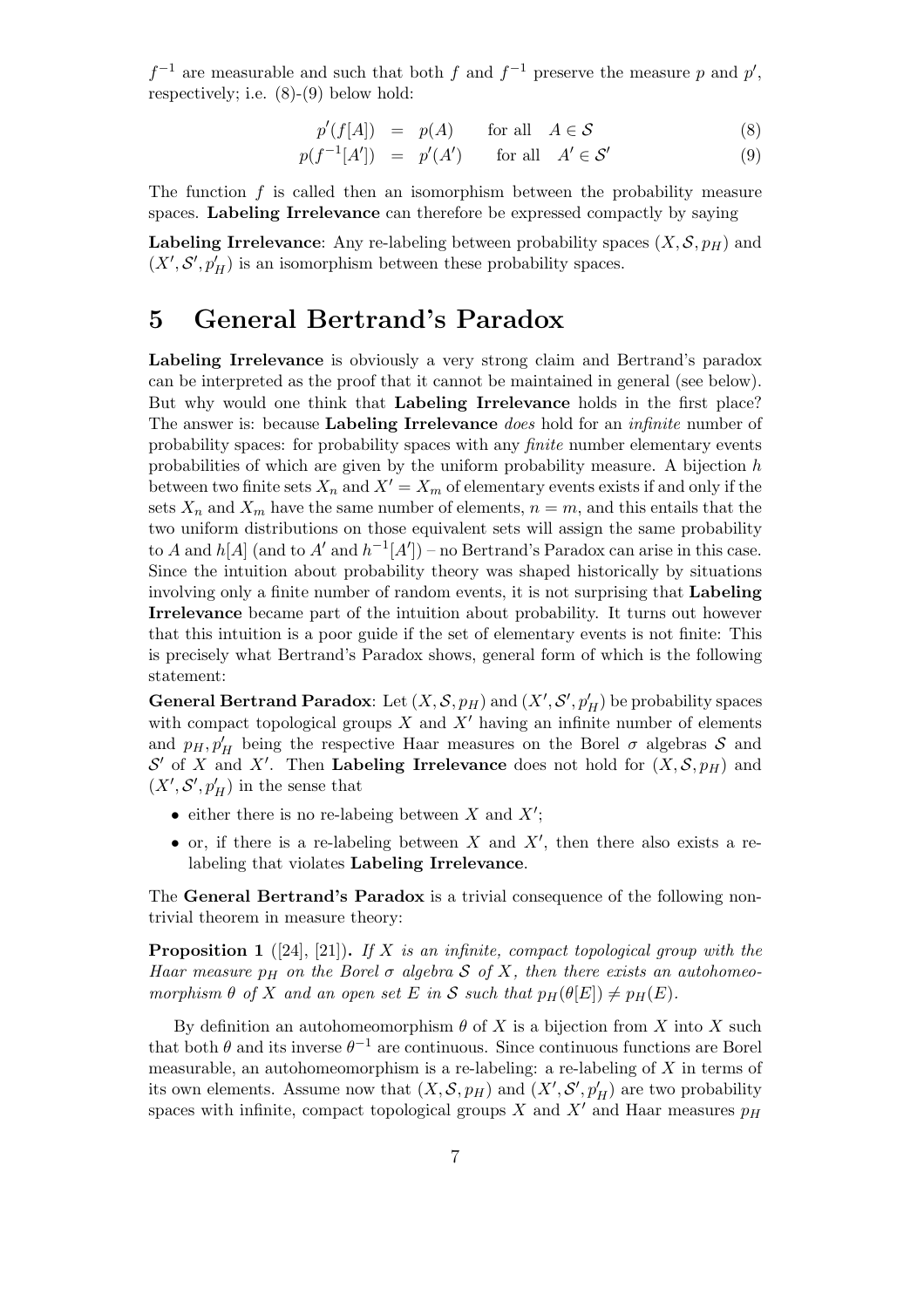and  $p'_H$ . If  $h: X \to X'$  is a re-labeling between X and X' then either h is an isomorphism between the probability spaces (i.e. preserves the probability in the sense of  $(6)-(7)$  or it is not. If it is not, then **Labeling Invariance** is violated by h. If h does preserve the probability (and is thus an isomorphism between  $(X, \mathcal{S}, p_H)$ and  $(X', \mathcal{S}', p'_H)$ ) then by Proposition 1 there exists an autohomeomorphism  $\theta$  on X and there exists an open set  $E \in \mathcal{S}$  such that  $p_H(\theta|E|) \neq p_H(E)$ . This means that for the re-labeling given by the composition  $h \circ \theta$  we have

$$
p'_{H}((h \circ \theta)[E]) = p'_{H}(h[\theta[E]]) = p_{H}(\theta[E]) \neq p_{H}(E)
$$
\n(10)

so the re-labeling  $h \circ \theta$  violates (6) and thus  $h \circ \theta$  violates Labeling Invariance. In either case Labeling Invariance is violated. Furthermore, the autohomeomorphism ensured by Proposition 1 provides a re-labeling of the elementary set of events of any infinite compact group in terms of its own elementary events in such a way that the Haar measure yielding the probabilities of the events in the spirit of the classical interpretation are not preserved under the re-labeling.

The General Bertrand's Paradox is thus a general feature of infinite probability measure spaces with the Haar measure yielding the probabilities, and note that it says more than the original Bertrand's Paradox, which only claimed that there exist Haar measures and re-labelings that violate Labeling Irrelevance: The General Bertrand's Paradox says that no two Haar probability spaces can satisfy Labeling Irrelevance; i.e. if there is at all a re-labeling between two probability spaces  $(X, \mathcal{S}, p_H)$  and  $(X', \mathcal{S}', p'_H)$  with infinite X and X' then there is also re-labeling between these spaces that violates Labeling Invariance, and for any space  $(X, \mathcal{S}, p_H)$ with an infinite  $X$  there exists a space (namely itself) and a self-re-labeling of  $(X, \mathcal{S}, p_H)$  that violates Labeling Invariance. Thus Bertrand's 1888 Paradox can be viewed as the specific "Lebesgue measure case" of a mathematical theorem that was proved in full generality in 1993 only.

We close this section by giving an explicit, elementary example of violation of Labeling Invariance; this example will be referred to in the next section. In a well-defined sense (explained in Remark 1) the example is general.

**Example** Let  $[a, b]$  and  $[c, d]$  be two closed intervals of the real numbers and

$$
((a, b], S_{[a,b]}, p_{[a,b]})
$$
 and  $((c, d], S_{[c,d]}, p_{[c,d]})$ 

be the two probability spaces with  $p_{[a,b]}$  and  $p_{[c,d]}$  being the normalized Lebesgue measures on the intervals  $[a, b]$  and  $[c, d]$ , with  $\mathcal{S}_{[a, b]}$  and  $\mathcal{S}_{[c, d]}$  being the Borel measurable sets of the respective intervals. Elementary algebraic calculation and reasoning show that one can choose the parameters  $\alpha$ ,  $\beta$  and  $\gamma$  in the definition of the simple quadratic map h defined on the real line by

$$
h(x) = \alpha x^2 + \beta x + \gamma \tag{11}
$$

in such a way that h maps  $[a, b]$  to  $[c, d]$  bijectively and both h and its inverse are continuous hence (Borel) measurable. Thus (the restriction to [a, b] of) h is a re-labeling between  $([a, b], \mathcal{S}_{[a,b]}, p_{[a,b]})$  and  $([c, d], \mathcal{S}_{[c,d]}, p_{[c,d]})$ . Specifically, the parameters below have this feature

$$
\alpha = \frac{d-c}{(b-a)^2} \tag{12}
$$

$$
\beta = -2a \frac{d-c}{(b-a)^2} \tag{13}
$$

$$
\gamma = a^2 \frac{d-c}{(b-a)^2} + c \tag{14}
$$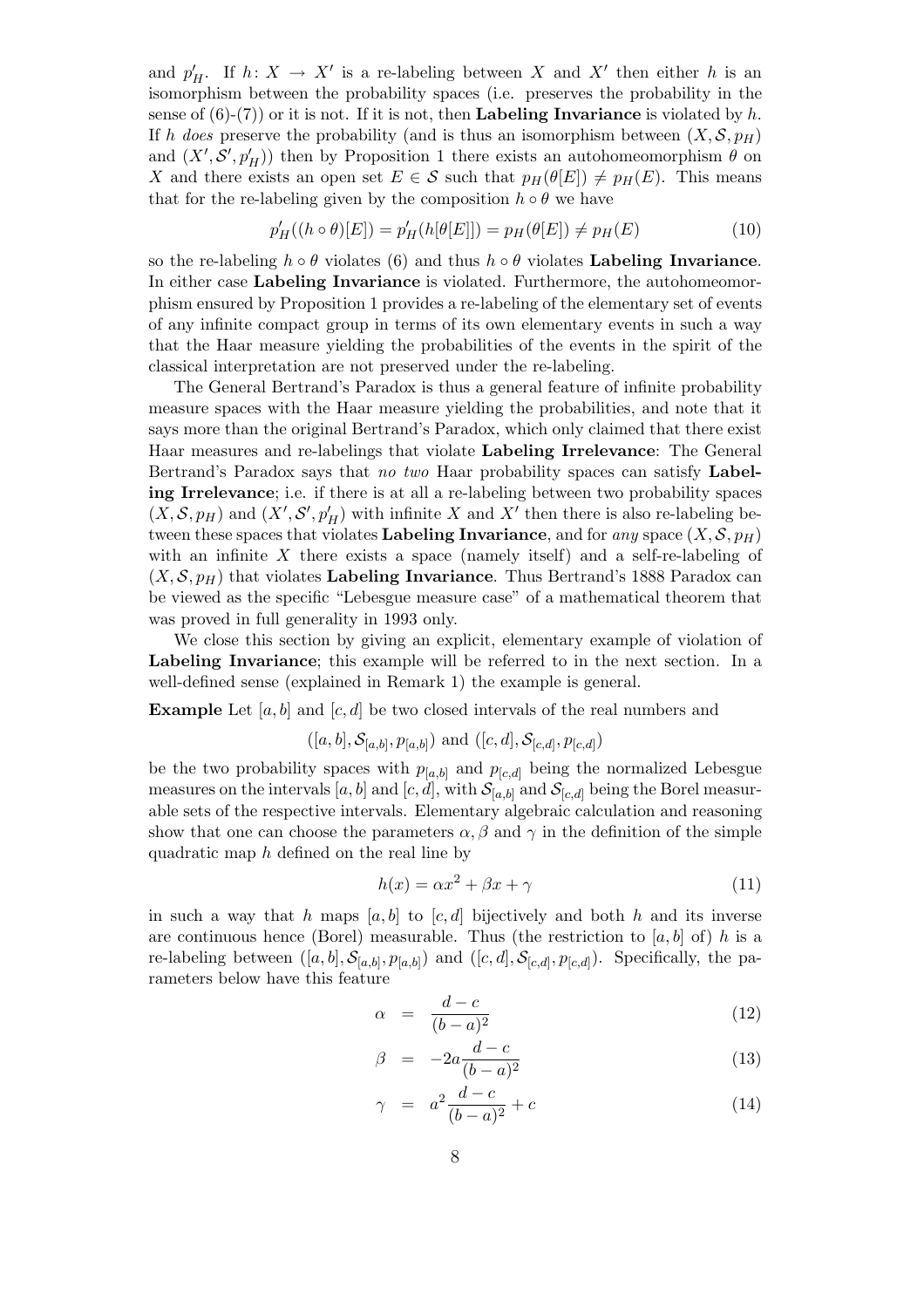Furthermore, if  $\epsilon$  is a real number such that  $[a, a + \epsilon] \subseteq [a, b]$  then

$$
p_{[a,b]}([a,a+\epsilon]) = \frac{\epsilon}{b-a}
$$

and since h takes  $[a, a + \epsilon]$  into  $[c, c + \frac{d-c}{(b-a)}]$  $\frac{d-c}{(b-a)^2}$  ∈<sup>2</sup> one has

$$
p_{[c,d]}(h[[a,a+\epsilon]]) = \frac{1}{d-c} \left( c + \frac{d-c}{(b-a)^2} \epsilon^2 \right)
$$

It is clear then that for many  $\epsilon$ 

$$
p_{[a,b]}([a,a+\epsilon]) = \frac{\epsilon}{b-a} \neq \frac{1}{d-c} \left( c + \frac{d-c}{(b-a)^2} \epsilon^2 \right) = p_{[c,d]}(h[[a,a+\epsilon]])
$$
(15)

which is a violation of Labeling Irrelevance.

Remark 1. Note that the above example is typical in the following sense: A probability measure space is called a *standard probability space* if  $X$  is a complete, separable metric space and S is the Borel  $\sigma$  algebra of X. Standard, non-atomic probability spaces are isomorphic to  $([a, b], \mathcal{L}_{[a,b]}, p_{[a,b]})$  with some interval  $[a, b]$  where  $\mathcal{L}_{[a,b]}$  is the algebra of Lebesgue measurable sets in  $[a, b]$  (see [1][Chapter 1, p. 3]). Hence the above example gives a large number of re-labelings that violate Labeling Irrelevance in the category of spaces  $(X, \mathcal{S}, p_H)$  with X being a complete, separable metric space. This covers all the spaces that occur in connection with Bertrand's Paradox.

### 6 Attempts to save Labeling Irrelevance

One may attempt to defend Labeling Irrelevance by trying to block the emergence of Bertrand's Paradox. The previous section makes it clear what the possible strategies are to achieve this: One can impose some extra condition on re-labelings that entails either that re-labelings satisfying the extra conditions do not exist (Strategy A) or that the re-labelings satisfying the additional conditions force the re-labelings to be isomorphisms of the probability spaces (Strategy B). Although not formulated in this terminology, Bangu's recent attempt [2] is an example of Strategy A. We show below that Bangu's suggestion for Strategy A is ambiguous however and that resolving the ambiguity makes it either a trivial case of Strategy B or is unsuccessful. A successful implementation of Strategy B is to say that it is unreasonable to expect a re-labeling to preserve probabilities unless the re-labeling also preserves our epistemic status with respect to the elementary events: after all, the Principle of Indifference states that  $p<sub>H</sub>$  is the correct probability only if the group structure of  $X$  expresses epistemic neutrality. So the following stipulation is in the spirit of the Principle of Indifference:

**Definition**: The re-labeling h between probability spaces  $(X, \mathcal{S}, p_H)$  and  $(X', \mathcal{S}', p'_H)$ preserves the epistemic status if it is a group isomorphism between  $X$  and  $X'$ .

Since the probability measures  $p_H$  and  $p'_H$  are completely determined by the respective group actions, re-labelings that preserve the epistemic status are isomorphisms between the measure spaces, hence no Bertrand's Paradox can arise with respect to such re-labelings; furthermore, not every re-labeling is a group isomorphism – thus this strategy works in a non-trivial way.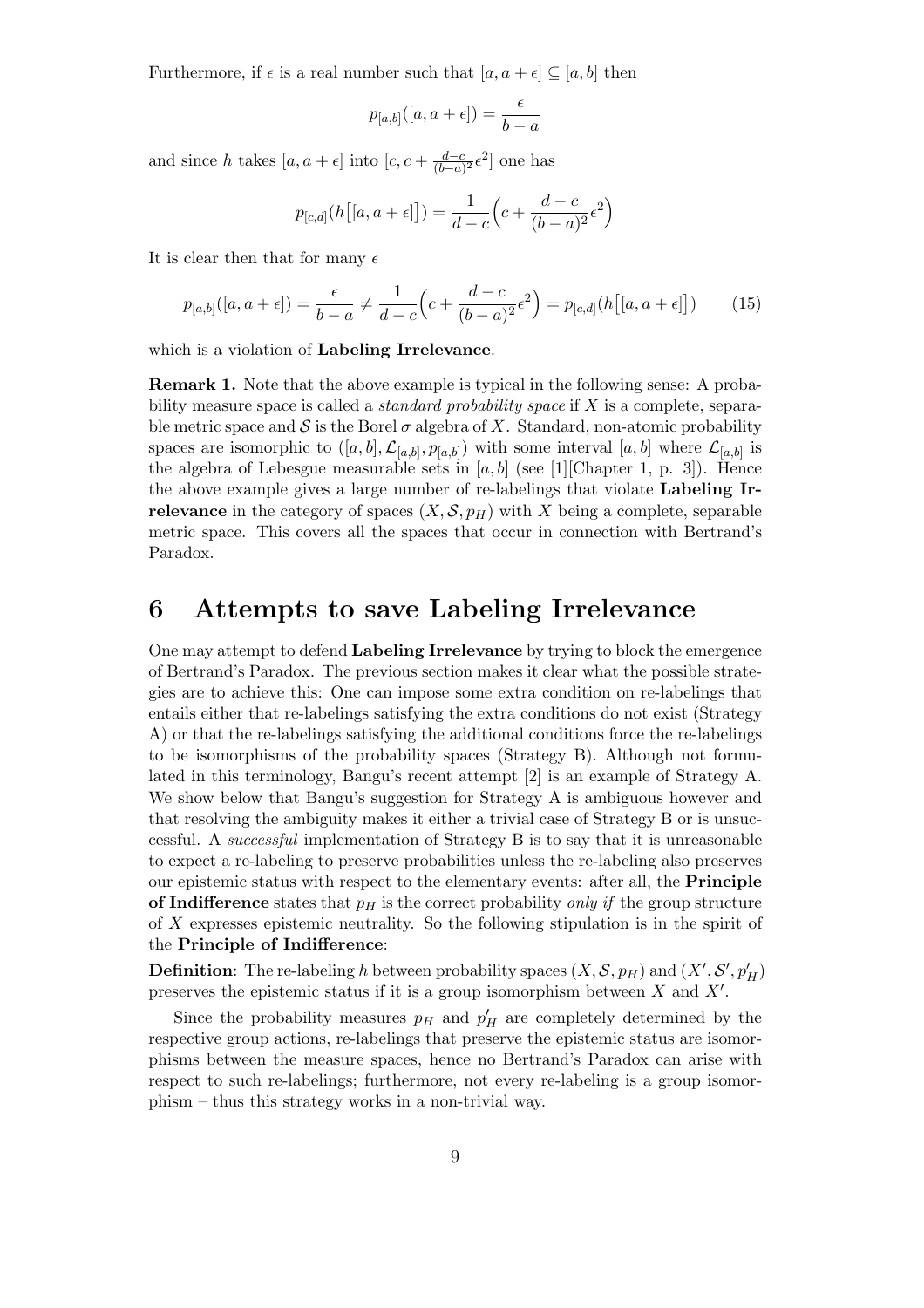Bangu's suggestion is that one should only expect Labeling Irrelevance to hold for bijections that "preserve randomness" – this is his **Assumption R** – Bertrand's paradox is only a paradox in his view if Labeling Irrelevance is violated by relabelings satisfying the randomness condition, which, he claims, has not been shown and the burden of proof is on those who claim such re-labelings exist. It is clear from the wording of his paper that he conjectures that no such proof can be given, i.e. that no randomness preserving re-labelings exist that violate Labeling Irrelevance (i.e. that he is following Strategy A).

As Bangu also points out, the notion of randomness is notoriously both vague and rich: the adjective "random" can be applied to different entities (events, processes, dynamics, ensembles etc.), it can come in the form of a pre-theoretical informal intuition, in form of precise mathematical definitions, and it also can come in degrees. Thus one has to be very careful and specific when it comes to the problem of whether "randomness is preserved" under a re-labeling of the elementary events. Bangu leaves it deliberately open in what sense precisely "randomness" might not be invariant under re-labeling of the random events; hence his suggestion remains somewhat vague. No matter what kind of notion of randomness one has in mind, if it is to be relevant for probabilistic modeling of a phenomenon, then it must be expressible in terms of probabilities, since the basic principle guiding the modeling of phenomena by probability theory is the maxim:

Distribution Relevance: "A property is probability theoretical if, and only if, it is describable in terms of a distribution" [15][p. 171].

In the spirit of **Distribution Relevance** one can take the position that randomness of a phenomenon expressed by "randomness" of the random variables that describe the phenomenon are encoded in the *distribution* of the random variables. Consequently, under this interpretation of randomness, if one is given two probability models  $(X, \mathcal{S}, p)$  and  $(X', \mathcal{S}', p')$  of a given phenomenon and  $h: X \to X'$  is a re-labeling between  $(X, \mathcal{S}, p)$  and  $(X', \mathcal{S}', p')$ , then h preserves the randomness of the two probabilistic descriptions if and only if it holds that if  $f: X \to \mathbb{R}$  is any random variable in  $(X, \mathcal{S}, p)$  with distribution  $p \circ f^{-1}$  then the distribution  $p' \circ f'^{-1}$ in  $(X', S', p')$  of the re-named random variable  $f' = f \circ h^{-1}$  coincides with  $p \circ f^{-1}$ :

$$
(p' \circ (f \circ h^{-1})^{-1})(d) = (p \circ f^{-1})(d) \quad \text{for all } d \in \mathcal{B}(\mathbb{R})
$$
 (16)

and conversely: for every random variable  $g' : X' \to \mathbb{R}$  which is the re-named version of a random variable  $g = g' \circ h$  in  $(X, \mathcal{S}, p)$  it holds that the distribution  $p' \circ g'^{-1}$  in  $(X', S', p')$  of g' and the distribution  $p \circ g^{-1}$  of  $g = g' \circ h$  in  $(X, S, p)$  coincide:

$$
(p \circ (g' \circ h)^{-1})(d) = (p' \circ g'^{-1})(d) \qquad \text{for all } d \in \mathcal{B}(\mathbb{R})
$$
 (17)

Since the random events themselves are random variables, the two equations (16)- (17) must hold for every characteristic function  $\chi_A$  ( $A \in S$ ) in place of f and every characteristic function  $\chi_{A'}(A' \in S')$  in place of g' as well, so this requirement of preserving randomness amounts to the demand that the following two equations hold:

$$
p'(h[A]) = p(A) \quad \text{for all} \quad A \in \mathcal{S} \tag{18}
$$

$$
p(h^{-1}[A']) = p'(A') \quad \text{for all} \quad A' \in \mathcal{S}' \tag{19}
$$

which is precisely Labeling Irrelevance (eqs.  $(6)-(7)$ ). So, if "preserving randomness by re-labeling" in **Assumption R** is understood in the spirit of **Distribution**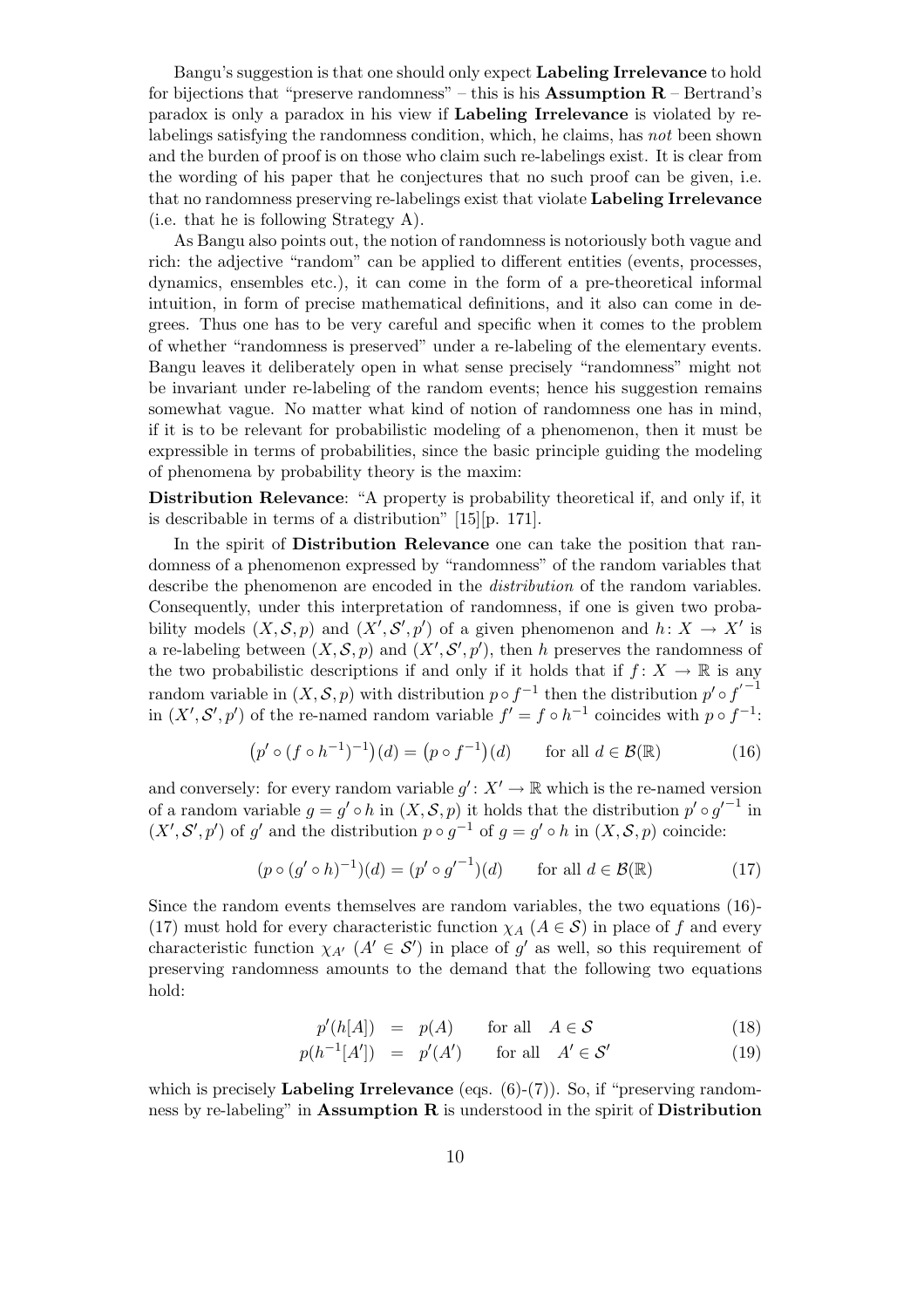Relevance as conditions (16)-(17) then the only randomness-preserving re-labelings are the isomorphisms and no Bertrand paradox can arise indeed – requiring preserving randomness in this sense is equivalent to the requirement that the re-labelings are isomorphism, Strategy A, so interpreted, is trivial.

One can try to argue that this is an extremely strong interpretation of "preserving randomness" and that randomness also can be interpreted differently as expressed by some other property  $\Phi(p)$  of the probability measure p. For instance, one has the intuition that a probability measure sharply concentrated on a single point in  $X$  is far less "random", it represents much more certainty by having zero variance than a probability distribution that has a large variance. The usual (Shanon) entropy of a probability measure also can be taken as a measure of "randomness" of the phenomenon that the probability model describes  $[4]$ [p. 61-62]. Thus one can interpret the requirement of "preserving randomness under re-labeling" in Assumption R in different ways depending on what property  $\Phi$  one chooses:

**Assumption R**[ $\Phi$ ]: If  $(X, \mathcal{S}, p_H)$  and  $(X', \mathcal{S}', p'_H)$  are two probability spaces and h is a re-labeling between X and X' then we say that **Assumption R**[ $\Phi$ ] is satisfied if both  $\Phi(p_H)$  and  $\Phi(p'_H)$  hold.

It is clear then that if there is a property  $\Phi$  of randomness of a probability measure and there exists probability spaces  $(X, \mathcal{S}, p_H)$  and  $(X', \mathcal{S}', p'_H)$  with a re-labeling  $h: X \to X'$  such that Assumption  $\mathbf{R}[\Phi]$  is satisfied but Labeling Irrelevance is violated by h then Bertrand's paradox re-emerges.

The variance and the entropy are such properties: Consider the probability spaces  $([a, b], \mathcal{S}_{[a,b]}, p_{[a,b]})$  and  $([c, d], \mathcal{S}_{[c,d]}, p_{[c,d]})$  described in the **Example** in section 5. The variance  $\sigma(p_{[a,b]})$  of the normalized Lebesgue measure  $p_{[a,b]}$  on any interval  $[a, b]$  is by definition equal to

$$
\sigma(p_{[a,b]}) = \int_{a}^{b} \frac{1}{b-a} x^2 dx - \left[ \int_{a}^{b} \frac{1}{b-a} x dx \right]^2 = \frac{(b-a)^2}{12} \tag{20}
$$

and the entropy  $E(p_{[a,b]})$  of  $p_{[a,b]}$  is by definition

$$
E(p_{[a,b]}) = -\int_{a}^{b} x \log(x) dx = \log(b-a)
$$
 (21)

It follows then that if  $b - a = d - c = t$  then

$$
\sigma(p_{[a,b]}) = \sigma(p_{[c,d]}) = \frac{t^2}{12} \tag{22}
$$

$$
E(p_{[a,b]}) = E(p_{[a,b]}) = \log(t)
$$
\n(23)

On the other hand, the map  $h$  defined in the **Example** remains a re-labeling even if  $b - a = d - c$  and Labeling Irrelevance is violated by this map because for  $b - a = d - c = t$  eq. (15) entails that for many  $\epsilon$  we have

$$
p_{[a,b]}([a,a+\epsilon]) = \frac{\epsilon}{t} \neq \frac{1}{t} \left( c + \frac{1}{t} \epsilon^2 \right) = p_{[c,d]}(h\big[[a,a+\epsilon]\big]) \tag{24}
$$

Thus Bertrand's paradox re-emerges: The probability space  $([c, d], \mathcal{S}_{[c,d]}, p_{[c,d]})$  can be regarded as a re-named version of the probability space  $([a, b], \mathcal{S}_{[a,b]}, p_{[a,b]})$  via the re-labeling h defined by (11) and (12)-(14), furthermore, if  $b - a = d - c$  then this re-labeling satisfies **Assumption R**[ $\Phi$ ] with  $\Phi$  being the variance or entropy, and because of  $(15)$  h violates **Labeling Irrelevance**  $(6)-(7)$ .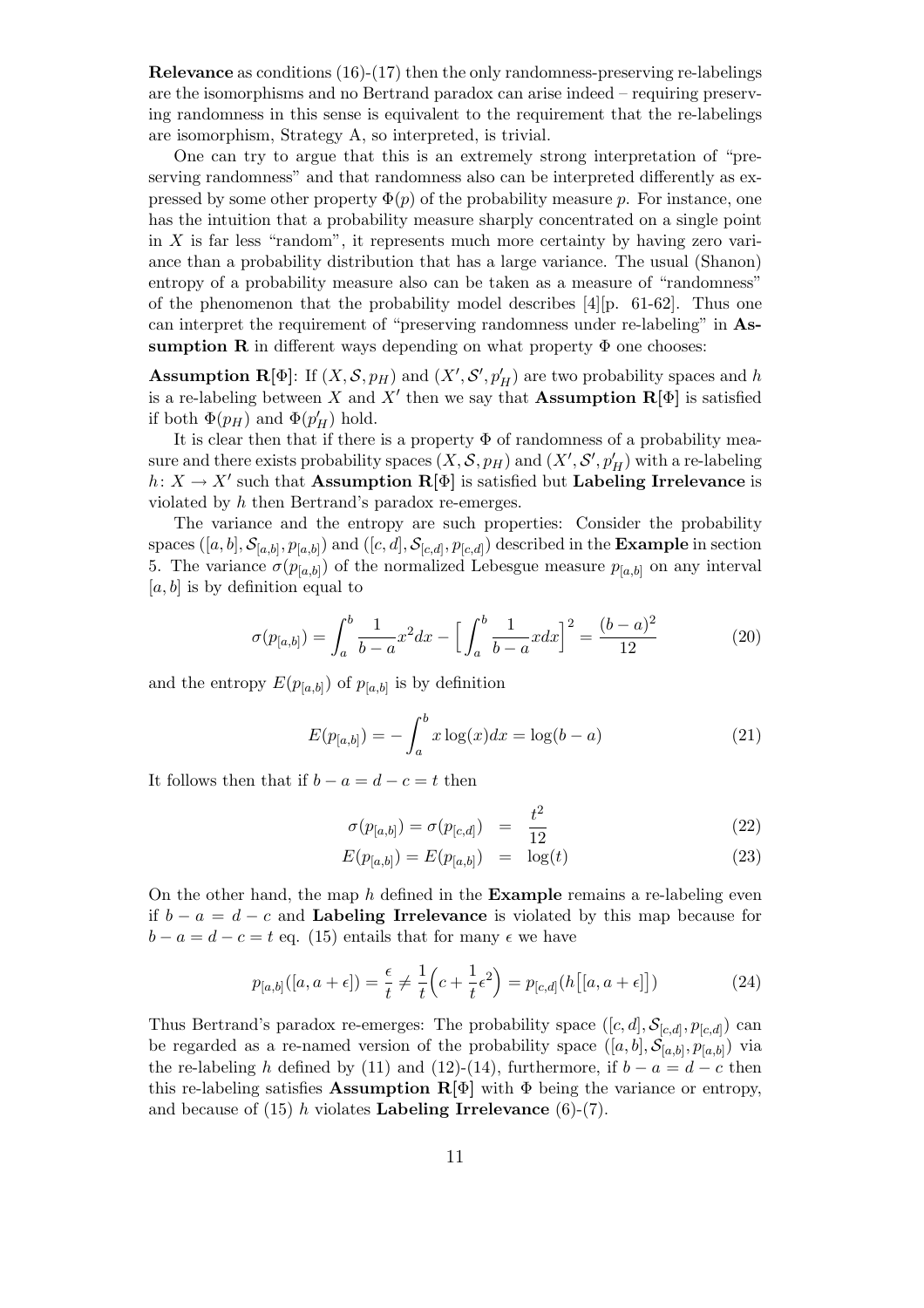One also can try to question Distribution Relevance. But if one gives up Distribution Relevance and interprets "randomness" in a way that makes randomness not expressible exclusively in terms of the distributions involved, then the appropriately modified Assumption R constrains even less the emergence of Bertrand's Paradox. Rowbottom and Schackle [20] take Assumption R to be (a technically undefined) "unpredictability" and argue (informally) that there are relabelings that preserve "unpredictability" and which are not isomorphisms, contrary to what Bangu [2] seems to conjecture. As a technically more explicit example, assume that a dynamic  $\{\alpha_t : t \in \mathbb{R}\}\$ is given on  $([a, b], \mathcal{S}_{[a,b]}, p_{[a,b]})$  and a dynamic  $\{\alpha_t^{\prime}: t \in \mathbb{R}\}\$ is given on  $([c, d], \mathcal{S}_{[c,d]}, p_{[c,d]})$ , where  $\alpha_t$  and  $\alpha_t^{\prime}$  are one parameter groups of measure preserving maps on  $[a, b]$  and  $[c, d]$  respectively. As randomness of the dynamical systems  $([a, b], \mathcal{S}_{[a,b]}, p_{[a,b]})$ ,  $\{\alpha_t\})$  and  $([c, d], \mathcal{S}_{[c,d]}, p_{[c,d]})$ ,  $\{\alpha'_t\})$  one can take the randomness of the respective dynamics such as ergodicity, or mixing, which are not expressible in terms of  $p_{[a,b]}$  and  $p_{[c,d]}$  only. Given the re-labeling h between  $([a, b], \mathcal{S}_{[a,b]}, p_{[a,b]})$  and  $([c, d], \mathcal{S}_{[c,d]}, p_{[c,d]})$  described in the **Example** in section 5 that violates Labeling Irrelevance one can then specify the dynamics  $\{\alpha_t\}$  and  $\{\alpha_t'\}$  in such a way that they are both ergodic, [4][p. 34], generating a Bertrand's Paradox, or in such a way that  $\{\alpha_t\}$  is ergodic whereas  $\{\alpha_t'\}$  is not, which would be a violation of preserving randomness  $(Assumption R)$  hence not a case of Bertrand's Paradox (according to Bangu's requirement) – anything is possible under such a dynamical interpretation of randomness.

Thus the emergence of Bertrand's paradox cannot be blocked in a non-trivial way by requiring the paradoxical examples to satisfy the randomness test and showing that they cannot pass this test: unless one requires in effect that the re-labeling be an isomorphism, Bertrand's Paradox emerges: If Distribution Relevance is accepted and randomness is interpreted as measured by the variance or entropy of the probability measures then elementary examples can be given that show violation of Labeling Irrelevance. If Distribution Relevance is abandoned then the randomness requirement can be satisfied even more easily.

## 7 Comments on the classical interpretation

While Bertrand's Paradox shows that Labeling Irrelevance cannot be maintained in general, this does not undermine, in and by itself, either the classical interpretation of probability or the Principle of Indifference: It is clear from the discussion in the previous sections that the Principle of Indifference and Labeling Irrelevance are independent ideas: One can in principle maintain the classical interpretation based on the Principle of indifference and reject Labeling Invariance completely or restricting it to the domain in which it holds: in the category of probability measure spaces with a finite number of random events, or to re-labelings that preserve the epistemic status.

Thus Bertrand's Paradox is defused; however this is not to be taken as defence of the classical interpretation. The classical interpretation is deeply problematic for simple, non-technical reasons that are related to the general issue of how one should view the status of probability theory.

One has to distinguish applications of probability theory from interpretations of probability as this latter term is used in philosophy of science. Probability theory is part of pure mathematics in the first place. In an application of probability theory one relates the mathematical elements in a triplet  $(X, \mathcal{S}, p)$  to non-mathematical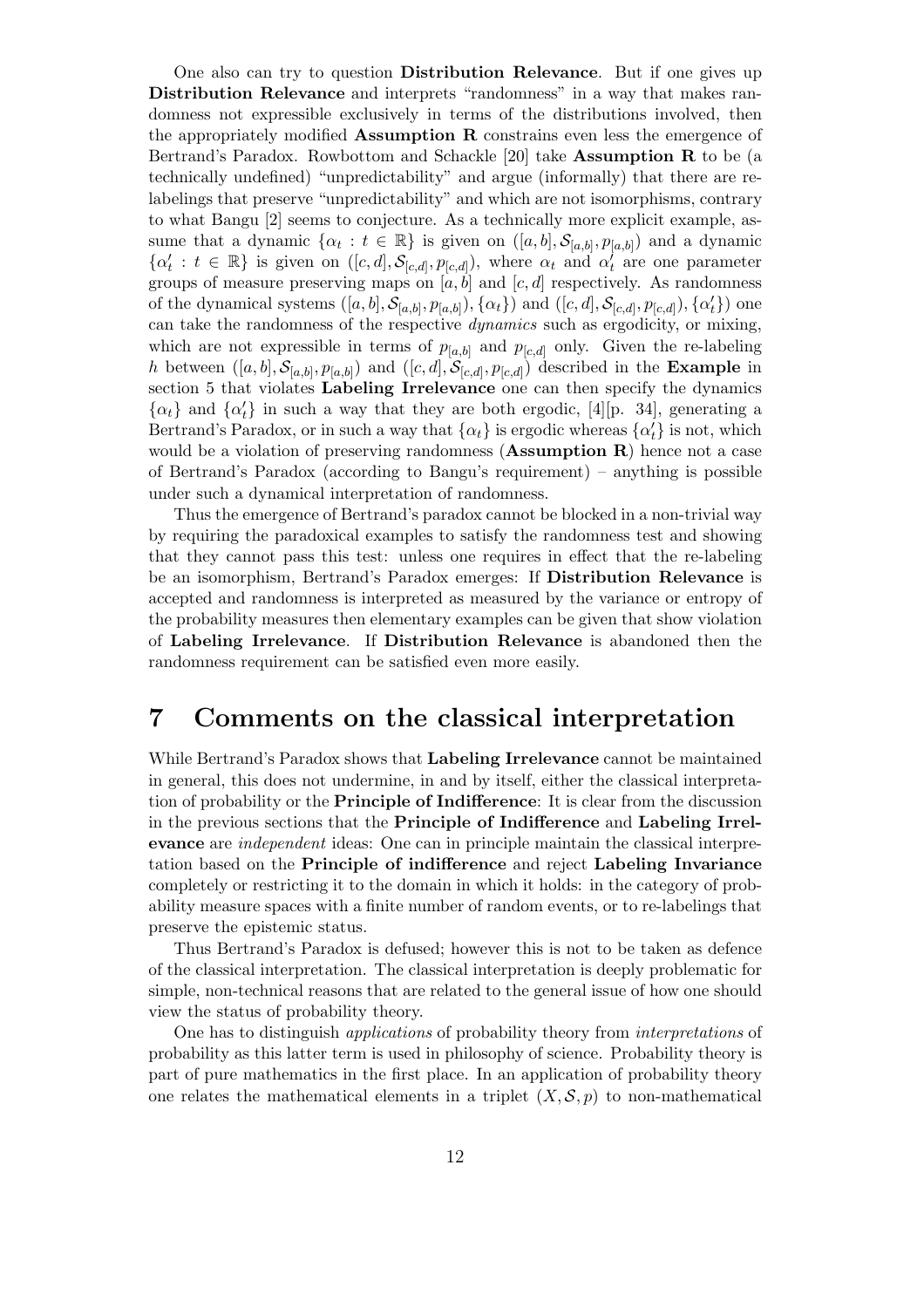entities. This involves two tasks:

Event Interpretation To specify what the elements in  $X$  and  $S$  stand for.

**Truth Interpretation** To clarify when the proposition " $p(A)=r$ " is true/false.

In an application, probability theory thus becomes a mathematical model of a certain phenomenon that is external to mathematics. A probability measure space is a good model of the phenomenon if it has two features: descriptive accuracy and predictive success. Descriptive accuracy means that under the fixed specification of the Event and Truth Interpretations propositions such as  $p(A) = r$  are true about events that have been observed in the past. Predictive success means that the probabilistic propositions  $p(A) = r$  will be true in future observations. It is clear that both descriptive correctness and predictive success are *robustly empirical features*; hence, whether a probability space is a good model is a question that can be answered only on the basis of empirical considerations. This is of course not new, there is nothing peculiar or mysterious about probabilistic modeling, probabilistic scientific theories are just like any scientific theory from this perspective.<sup>1</sup>

The mathematical notion of isomorphism between probability measure spaces is in complete harmony with the application of probability theory – and so is the General Bertrand Paradox: The Event Interpretation and Truth Interpretation are conceptually different issues, the former does not determine the latter, and, accordingly, two probability spaces are defined to be isomorphic if two conditions are satisfied: the random events in the two spaces are connected by a re-labeling and the re-labeling preserves the probabilities. From the perspective of the notion of isomorphisms of probability spaces finite probability spaces with the uniform probability measure just happen to have the "contingent" feature that in this category re-labelings are isomorphisms; in this case the re-labelings contain enough information to make them isomorphisms.

Interpretations of probability are typical classes of applications of probability theory, classes consisting of applications that possess some common features, which the interpretation isolates and analyzes. The main problem with the Classical Interpretation (understood with the amendment of the Principle of Indifference) is that it disregards the empirical character of the applications of probability theory and gives the impression that descriptive accuracy and predictive success in applications are based on (and can be ensured by referring to) an priori-flavored principle that expresses some sort of epistemic indifference about random events. But this is not possible, which is shown by the difficulty (often pointed out in connection with the **Principle of Indifference**  $[9]$  that it is unclear how to specify the precise content of "epistemic neutrality" in such a way that the Principle of Indifference does not become circular and holds nevertheless: The Principle of Indifference holds only if epistemic neutrality does entail that the probabilities of the events given by the uniform probability measure will be equal to the frequencies of events in actual trials producing elementary random events, and such a conclusion cannot be validly based on a priori considerations – if it could, the Principle of Indifference would have solved the problem of induction.

<sup>1</sup>Although Marinoff [16] does not emphasize the empirical aspect of probabilistic modeling, his resolution of Bertrand's Paradox is essentially in the spirit of probabilistic modeling described here: Marinoff distinguishes different types of random generators representing different types of randomness and notes that, depending on which random generator produces the random events featuring in a Bertrand Paradox type situation, one obtains different probability distributions – there is nothing paradoxical about this.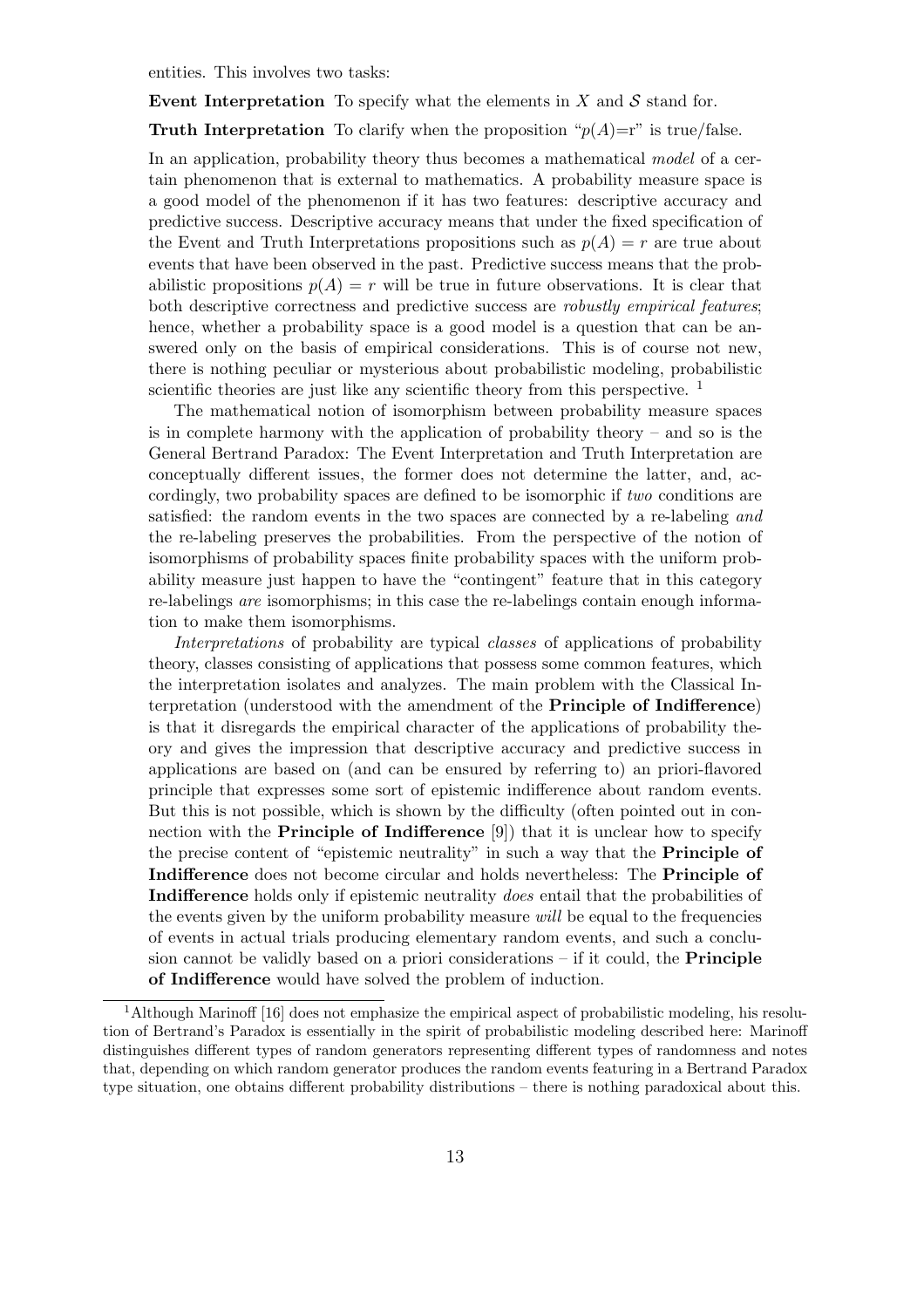One might say that the classical interpretation and the Principle of Indifference should be taken not with the Frequency Link but with the Degree of Belief Link, according to which  $p_H$  should be viewed as representing degrees of belief [5], [17]. To assess the viability of such an interpretation of the classical interpretation one has to distinguish two further specifications of the notion of degree of belief: descriptive and normative.

In the descriptive interpretation the claim is that  $p<sub>H</sub>$  does represent the degree of belief of a particular person (or a specific group of people) about random events happening if the persons are epistemologically neutral about the events. Whatever the precise content of this epistemological neutrality, this descriptive interpretation of the degrees of belief is again an empirical claim about the thinking and behavior of certain people, which may or may not be true; testing it (including testing if the people in question have degrees of belief indeed) is a matter for empirical psychology – but this interpretation has little to do with how probability theory is applied in the sciences.

In the normative interpretation  $p<sub>H</sub>$  is declared to stand for the *rational* degrees of belief of an abstract person (agent) if the agent is epistemologically neutral about the elementary events. In this case one has to ask in what sense and why  $p<sub>H</sub>$  represents rational degrees of belief? One answer can be that  $p_H$  is rational if  $(X, \mathcal{S}, p_H)$  is a good model of a certain phenomenon in the sense described earlier in this section and a rational agent's belief better be in harmony with the probabilities provided by a good model. This interpretation of rationality of  $p<sub>H</sub>$  is essentially the content of the Principle Principle [14] and, while it is very natural, one should realize that  $p<sub>H</sub>$ features in it in two roles: (i) standing for the degree of belief and (ii) representing some extra-mental, non-degree-of-belief-type quantities (for instance frequencies or some other dimensionless physical quantities [23]) with which the degrees of belief are required to be equal. Thus this interpretation reduces the Degree of Belief Link to another Interpretive Link and thereby the rationality (or otherwise) of an agent's degree of belief is made again dependent on empirical matters. But then it does not matter from the perspective of rationality of the degrees of belief whether the agent is epistemically neutral about the elementary events or not, because the correctness of the probabilistic model is an empirical matter that cannot be ensured on the basis of an a priori neutrality, and probability measures different from  $p<sub>H</sub>$  can very well be rational if they satisfy the Principle Principle and the probabilistic model is good. Another possible specification of rationality of the agent's degrees of belief can be that they are consistent, i.e. that  $p<sub>H</sub>$  satisfies the axioms of probability. Obviously, this does not single out  $p<sub>H</sub>$  as the only rational probability.

In sum: Bertrand's Paradox interpreted as violation of Labeling Irrelevance does not undermine the classical interpretation of probability understood with the Principle of Indifference, and violation of Labeling Irrelevance is in complete harmony with how mathematical probability theory is used in the sciences to model phenomena; yet, irrespective of Bertrand's Paradox, the content of the Principle of Indifference cannot be specified in such a way that it can establish the classical interpretation of probability as descriptively accurate, predictively successful or rational.

#### Appendix

This Appendix recalls some elementary facts about the Haar measure. Standard references for the Haar measure are [18] and [10][Chapter XI.], for a more recent presentation see [6].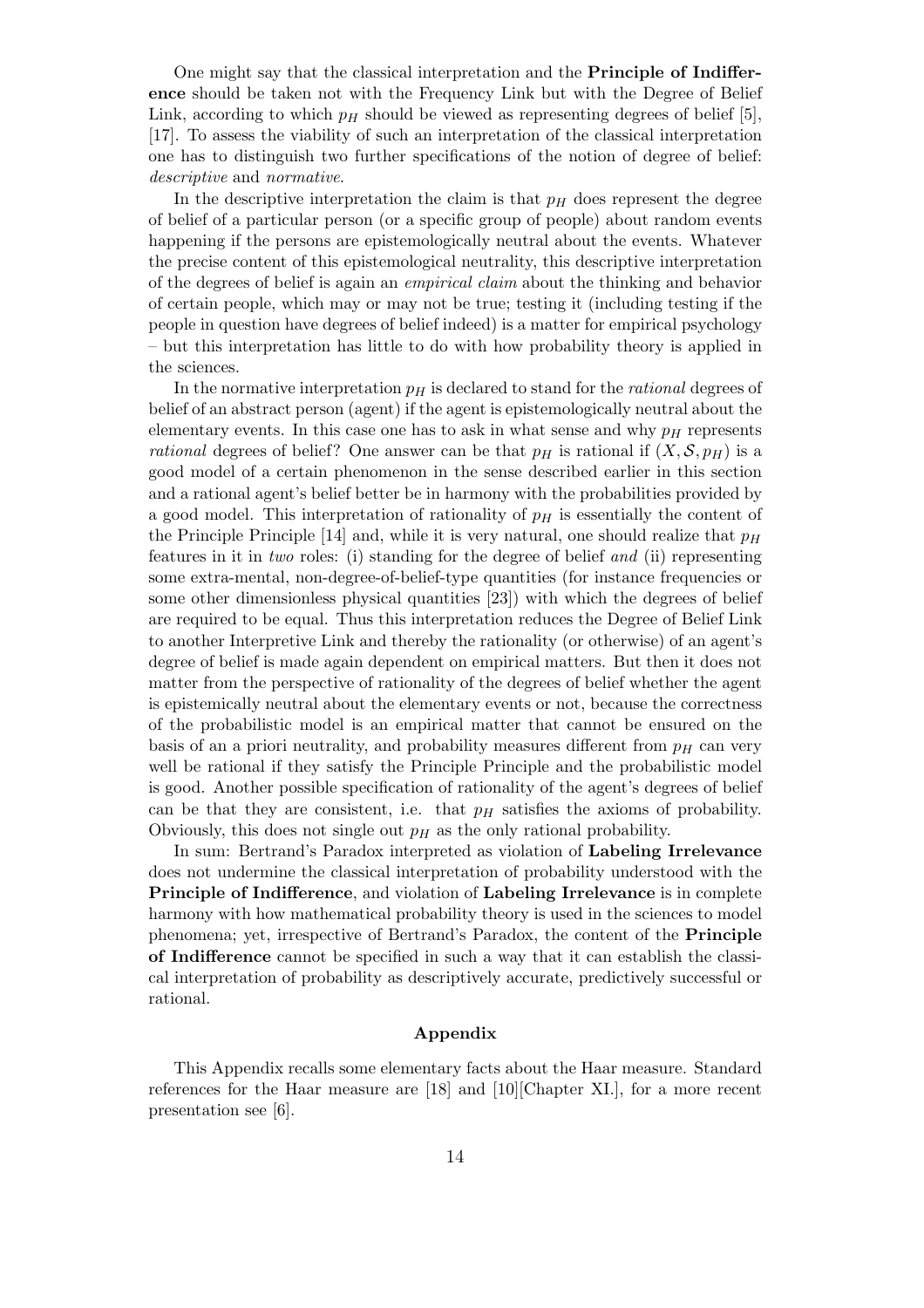X is called a topological group with multiplication  $(x, y) \mapsto x \cdot y$  and inverse  $x \mapsto x^{-1}$  if the map  $(x, y) \mapsto x^{-1} \cdot y$  is continuous  $(x, y \in X)$ . A measure p on the Borel algebra  $S$  of the group X is called *left* invariant (respectively *right* invariant) with respect to the group action if eq. (25) (respectively eq. (26)) below hold

$$
p(A) = p(xA) \quad \text{for all } x \in X \ \ A \in \mathcal{S} \tag{25}
$$

$$
p(A) = p(Ax) \qquad \text{for all } x \in X \ \ A \in \mathcal{S} \tag{26}
$$

where for an  $x \in X$ , the sets xA and Ax are defined by

$$
xA = \{x \cdot y : y \in A\} \tag{27}
$$

$$
Ax = \{y \cdot x : y \in A\} \tag{28}
$$

The measure  $p$  is called invariant if it is *both* left and right invariant, i.e. if

$$
p(A) = p(xA) = p(Ax) \qquad \text{for all } x \in X \ \ A \in \mathcal{S} \tag{29}
$$

On any locally compact topological group there exists both a left  $p_H^L$  and a right  $p_H^R$  invariant Haar measure and they are unique up to multiplication by a constant. The left and right invariant Haar measures are in general different. Since both the left and Haar measure is unique up to constant multiplication, and since for any  $x \in X$  the measure  $p_x(A) \doteq p^L_H(Ax)$  is again a left invariant measure, there exists a real number  $\Delta(x)$  such that  $p_x(A) = \Delta(x)p_H^L(A)$ . The map  $x \mapsto \Delta(x)$  is called the modular function of the group. If  $\Delta(x) = 1$  for all x, then the groups are called unimodular; for unimodular groups the left and right invariant Haar measures coincide and yield an invariant measure. Compact and locally compact abelian groups are unimodular. The Haar measure is bounded if and only if  $X$  is compact – the Haar measure is then a probability measure.

The canonical examples of unbounded Haar measures are the Lebesgue measure on the real line and the Lebesgue measure on  $\mathbb{R}^n$ . It is shown below that the normalized restrictions of the Lebesgue measure on  $\mathbb{R}^n$  to subsets of the form  $\times_i^n[a_i,b_i)$ in  $\mathbb{R}^n$  also can be regarded as Haar measures in their own right with respect to a compact group  $\mathcal{G}$ . This entails that the Lebesgue measure on the *closed* set  $\chi_i^n[a_i, b_i]$ also can be viewed as a Haar measure with respect to  $\mathcal G$  because the Lebesgue measure space over  $\times_i^n[a_i,b_i]$  and over  $\times_i^n[a_i,b_i]$  are isomorphic. (Note that  $G$  is not the shift; it cannot be since shifted subsets of  $[0, 1)$  are not necessarily subsets of [0, 1) and the group of "shifts modulo 1" do not form a topological group due to discontinuity of the "shift modulo 1" operation.) Since  $[0,1)$  can be mapped onto  $[a, b]$  by a continuous linear bijection connecting the (normalized) Lebesgue measures on the intervals  $[0, 1)$  and  $[a, b)$ , to see how the Lebesgue measure on  $[a, b)$  is a Haar measure in its own right, it is enough to see how the (normalized) Lebesgue measure  $p_{[0,1)}$  on the interval  $[0,1)$  emerges as a Haar measure. Let

$$
S^1 = \{ z \in \mathbb{C} : |z| = 1 \}
$$

be the unit circle on the complex plane. As  $S<sup>1</sup>$  is a compact topological subgroup of  $\mathbb C$  with the multiplication of complex numbers as the group operation, there exists a normalized Haar measure  $p_H$  on  $S^1$ . The exponential function f defined by

$$
f: [0, 1) \to S^1
$$
,  $f(t) = e^{2\pi it}$ 

is a continuous and continuously invertible bijection between the unit interval  $[0, 1)$ and the unit circle  $S^1$ ; hence both f and its inverse are measurable. We claim that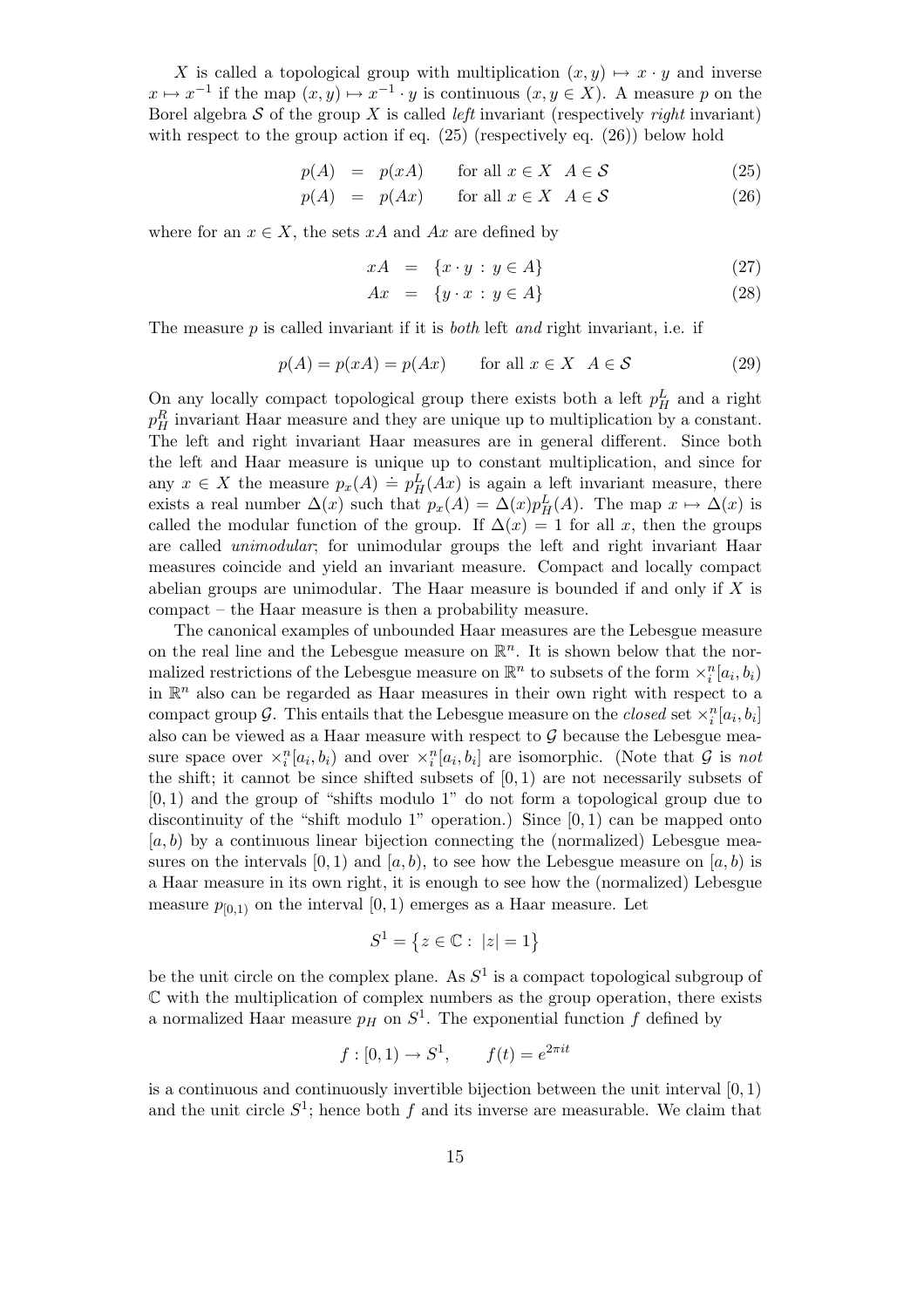f is a measure theoretic isomorphism between the interval  $[0, 1)$  with the Lebesgue measure on it and  $S^1$  with the measure  $p<sub>H</sub>$  on it; i.e. that

$$
p_H = p_{[0,1)} \circ f^{-1} \tag{30}
$$

To verify (30), by the uniqueness of Haar measures, it is enough to show that  $p_{[0,1)} \circ f^{-1}$  is a Haar measure, i.e. that  $p_{[0,1)} \circ f^{-1}$  is invariant with respect to the group operation in  $S^1$ , which is the multiplication of complex numbers. Since the exponential function  $f$  turns addition of real numbers into multiplication of complex numbers, for  $B \subset S^1$  and  $z \in \mathbb{C}$  we have

$$
f^{-1}(B \cdot z) = f[B] + t \mod 1 \tag{31}
$$

where the translation

$$
Y \mapsto Y + t \mod 1 \tag{32}
$$

is the standard shift of set  $Y \subset [0, 1)$  by t followed by "pulling back" into  $[0, 1)$  the part of Y that is shifted out of the bounds of  $[0, 1)$ ; formally:

$$
Y + t \mod 1 = (Y \cap [0, 1-t) + t) \cup (Y \cap [1-t, 1) - (1-t))
$$

 $p_{[0,1)}$  is translation invariant on [0, 1) in the sense that for any measurable set  $A \subseteq$  $[0, 1)$  and  $0 \le t < 1$  we have

$$
p_{[0,1)}(A) = p_{[0,1)}(A + t \mod 1),
$$

so we have

$$
p_H(B \cdot z) = p_{[0,1)}(f^{-1}(B \cdot z)) = p_{[0,1)}(f^{-1}(B) + t \mod 1) = p_{[0,1)}(f^{-1}(B)) = p_H(B)
$$

The Lebesgue measure  $p_{[0,1)}^n$  on the *n*-dimensional cube  $[0,1)^n$  also can be regarded as a Haar measure: one can consider the Haar measure  $p_H^n$  on the *n*-dimensional torus

$$
T^n = S^1 \times S^1 \times \cdots \times S^1 \ (n \ \text{times})
$$

which is a compact topological subgroup of  $\mathbb{C}^n$  with the coordinate-wise multiplication of complex numbers as group operation. Put

$$
f: [0, 1)^n \to T^n
$$
,  $f(t_0, ..., t_n) = (e^{2\pi i t_0}, ..., e^{2\pi i t_n})$ 

Then  $f$  is a continuous and continuously invertible bijection and, applying the previous argument in each coordinates, one concludes

$$
p_H^n = p_{[0,1)}^n \circ f^{-1}
$$

#### References

- [1] J. Aaronson. An Introduction to Infinite Ergodic Theory, volume 50 of Mathematical Surveys and Monographs. American Mathematical Society, Rhode Island, 1997.
- [2] S. Bangu. On Bertrand's Paradox. Analysis, 70:30–35, 2010.
- [3] J.L.F. Bertrand. Calcul de Probabilités. Gauthier-Vilars, Paris, 1888.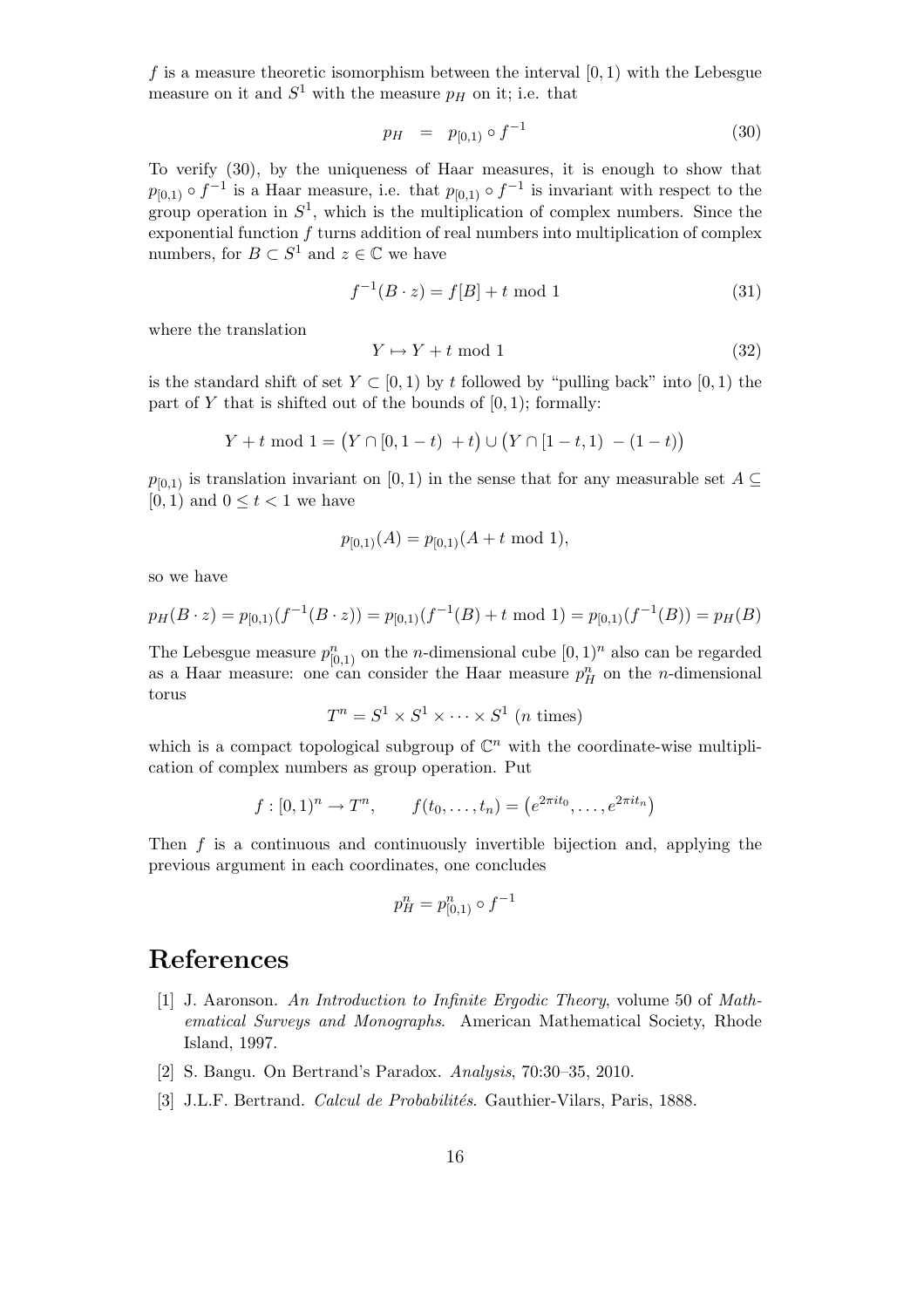- [4] P. Billingsley. Ergodic Theory and Information. Wiley Series in Probability and Mathematical Statistics. John Wiley & Sons, New York, London Sydney, 1965.
- [5] P. Castell. A consistent restriction of the Principle of Indifference. The British Journal for the Philosophy of Science, 49:387–395, 1998.
- [6] A. Deitmar and S. Echterhoff. Principles of Harmonic Analysis. Universitext. Springer, New York, 2009.
- [7] J. Doob. The development of rigor in mathematical probability theory (1900- 1950). American Mathematical Monthly, pages 586–595, 1996.
- [8] H. Fischer. A History of the Central Limit Theorem: From Classical to Modern Probability Theory. Sources and Studies in the History of Mathematics and Physical Sciences. Springer, New Yor, Dordrecht, Heidelberg, London, 2011.
- [9] A. H´ajek. Interpretations of probability. The Stanford Encyclopedia of Philosophy (Summer 2012 Edition), Edward N. Zalta (ed.), http://plato.stanford.edu/archives/sum2012/entries/probability-interpret/, 2012. accessed May 29, 2012.
- [10] P. Halmos. Measure Theory. D. Van Nostrand, New York, 1950.
- [11] P. Harremoës. Maximum entropy on compact groups.  $Entropy, 11:222-237$ , 2009.
- [12] E. Jaynes. The Well Posed Problem. Foundations of Physics, 4:477–492, 1973.
- [13] A.N. Kolmogorov. Grundbegriffe der Wahrscheinlichkeitsrechnung. Springer, Berlin, 1933. English translation: Foundations of the Theory of Probability, (Chelsea, New York, 1956).
- [14] D. Lewis. A subjectivist's guide to objective chance. In Philosophical Papers, vol. II, pages 83–132. Oxford University Press, Oxford, 1986.
- [15] M. Loéve. *Probability Theory.* D. Van Nostrand, Princeton, Toronto, London, Melbourne, 3rd edition, 1963.
- [16] L. Marinoff. A resolution of Bertrand's Paradox. Philosophy of Science, 61:1– 24, 1994.
- [17] J.M. Mikkelson. A resolution of the wine/water paradox. The British Journal for the Philosophy of Science, 55:137–145, 2004.
- [18] L. Nachbin. The Haar Integral. D. Van Nostrand, Princeton, NJ, 1965.
- [19] J.S. Rosenthal. A First Look at Rigorous Probability Theory. World Scientific, Singapore, 2006.
- [20] D.W. Rowbottom and N. Schackel. Bangu's random thoughts on Bertrand's Paradox. Analysis, 70:689–692, 2010.
- [21] W. Rudin. Autohomeomorphisms of compact groups. Topology and its Applications, 52:69–70, 1993.
- [22] N. Shackel. Bertrand's Paradox and the Principle of Indifference. Philosophy of Science, 74:150–175, 2007.
- [23] L.E. Szabó. Objective probablity-like things with and without objective indeterminism. Studies in the History and Philosophy of Modern Physics, 38:626– 634, 2007.